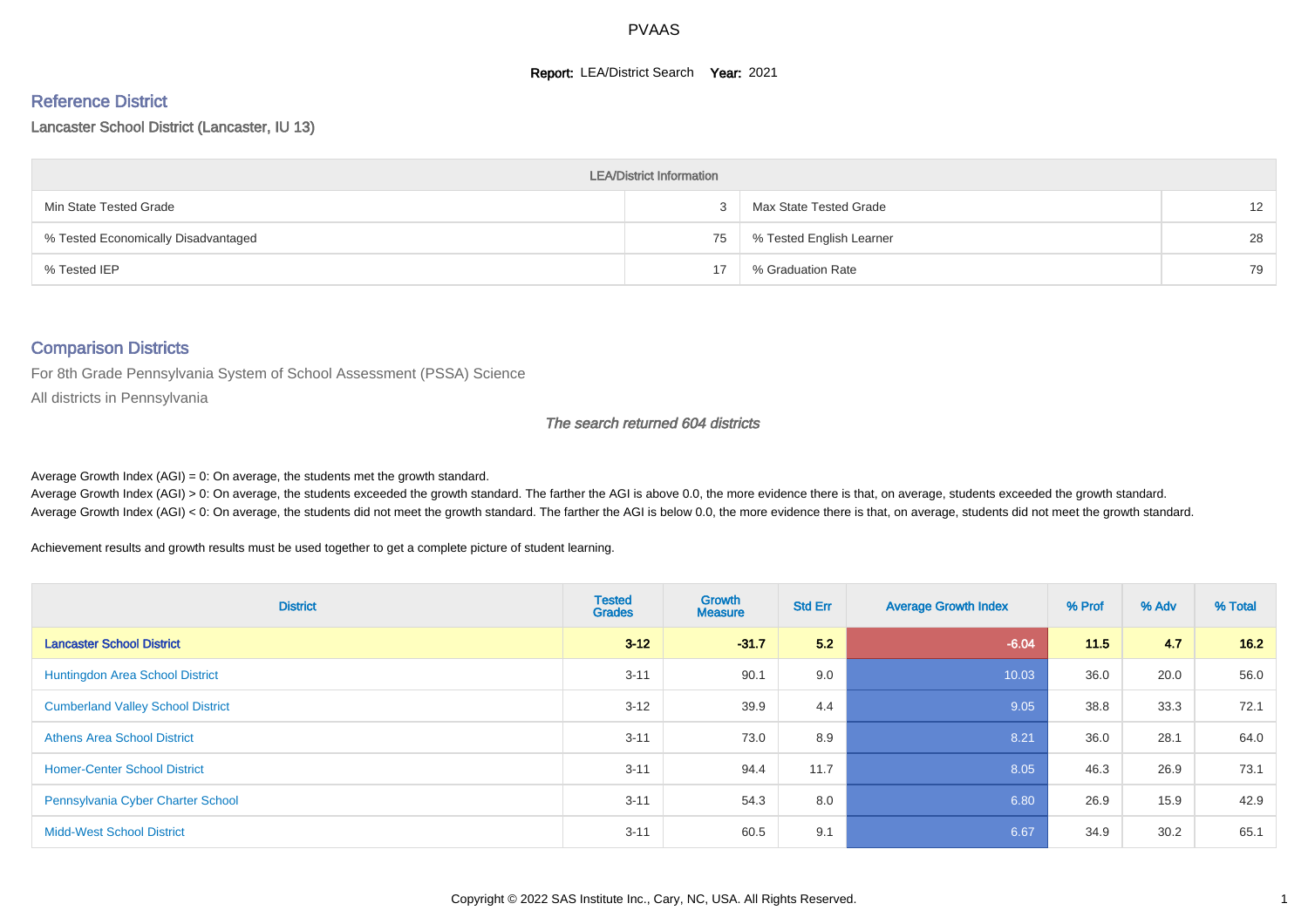| <b>District</b>                               | <b>Tested</b><br><b>Grades</b> | Growth<br><b>Measure</b> | <b>Std Err</b> | <b>Average Growth Index</b> | % Prof | % Adv | % Total |
|-----------------------------------------------|--------------------------------|--------------------------|----------------|-----------------------------|--------|-------|---------|
| <b>Lancaster School District</b>              | $3-12$                         | $-31.7$                  | 5.2            | $-6.04$                     | 11.5   | 4.7   | $16.2$  |
| Pennsylvania Virtual Charter School           | $3 - 11$                       | 73.0                     | 11.0           | 6.66                        | 35.2   | 26.1  | 61.4    |
| <b>Central York School District</b>           | $3 - 12$                       | 36.6                     | 5.9            | 6.25                        | 37.4   | 13.8  | 51.2    |
| <b>Tredyffrin-Easttown School District</b>    | $3 - 10$                       | 53.9                     | 8.7            | 6.17                        | 29.2   | 61.2  | 90.5    |
| <b>Conestoga Valley School District</b>       | $3 - 11$                       | 44.3                     | 7.2            | 6.14                        | 29.4   | 31.3  | 60.8    |
| New Hope-Solebury School District             | $3 - 11$                       | 58.8                     | 9.8            | 6.00                        | 38.5   | 44.0  | 82.6    |
| <b>Shikellamy School District</b>             | $3 - 10$                       | 44.5                     | 7.5            | 5.92                        | 25.5   | 28.6  | 54.2    |
| <b>Methacton School District</b>              | $3 - 11$                       | 36.1                     | 6.1            | 5.91                        | 28.2   | 40.2  | 68.4    |
| Northeastern York School District             | $3 - 11$                       | 38.9                     | 6.7            | 5.80                        | 30.6   | 36.3  | 66.9    |
| <b>Tuscarora School District</b>              | $3 - 11$                       | 42.4                     | 7.4            | 5.70                        | 37.5   | 19.8  | 57.3    |
| <b>Littlestown Area School District</b>       | $3 - 11$                       | 52.6                     | 9.3            | 5.65                        | 38.8   | 28.1  | 66.9    |
| <b>Agora Cyber Charter School</b>             | $3 - 11$                       | 49.7                     | 8.8            | 5.62                        | 35.3   | 9.3   | 44.7    |
| <b>Warwick School District</b>                | $3 - 11$                       | 33.8                     | $6.0\,$        | 5.59                        | 38.7   | 24.2  | 62.9    |
| <b>Avon Grove Charter School</b>              | $3 - 11$                       | 53.1                     | 9.7            | 5.47                        | 28.4   | 27.4  | 55.9    |
| <b>Lower Merion School District</b>           | $3 - 11$                       | 25.9                     | 4.8            | 5.43                        | 35.9   | 46.4  | 82.3    |
| <b>Hempfield School District</b>              | $3 - 11$                       | 30.0                     | 5.7            | 5.27                        | 32.0   | 35.4  | 67.4    |
| <b>Wallingford-Swarthmore School District</b> | $3 - 10$                       | 36.8                     | 7.3            | 5.06                        | 31.4   | 42.6  | 74.0    |
| <b>Spring-Ford Area School District</b>       | $3 - 11$                       | 25.1                     | 5.0            | 5.02                        | 43.0   | 32.9  | 75.9    |
| <b>Fairview School District</b>               | $3 - 11$                       | 43.6                     | 8.9            | 4.91                        | 37.5   | 39.0  | 76.5    |
| <b>Quaker Valley School District</b>          | $3 - 11$                       | 43.9                     | 8.9            | 4.91                        | 37.9   | 37.1  | 75.0    |
| <b>Penncrest School District</b>              | $3 - 11$                       | 36.3                     | 7.4            | 4.90                        | 33.3   | 21.2  | 54.6    |
| <b>Conemaugh Valley School District</b>       | $3 - 12$                       | 61.4                     | 12.7           | 4.83                        | 36.5   | 25.0  | 61.5    |
| North Schuylkill School District              | $3 - 11$                       | 38.9                     | 8.6            | 4.55                        | 40.0   | 16.3  | 56.3    |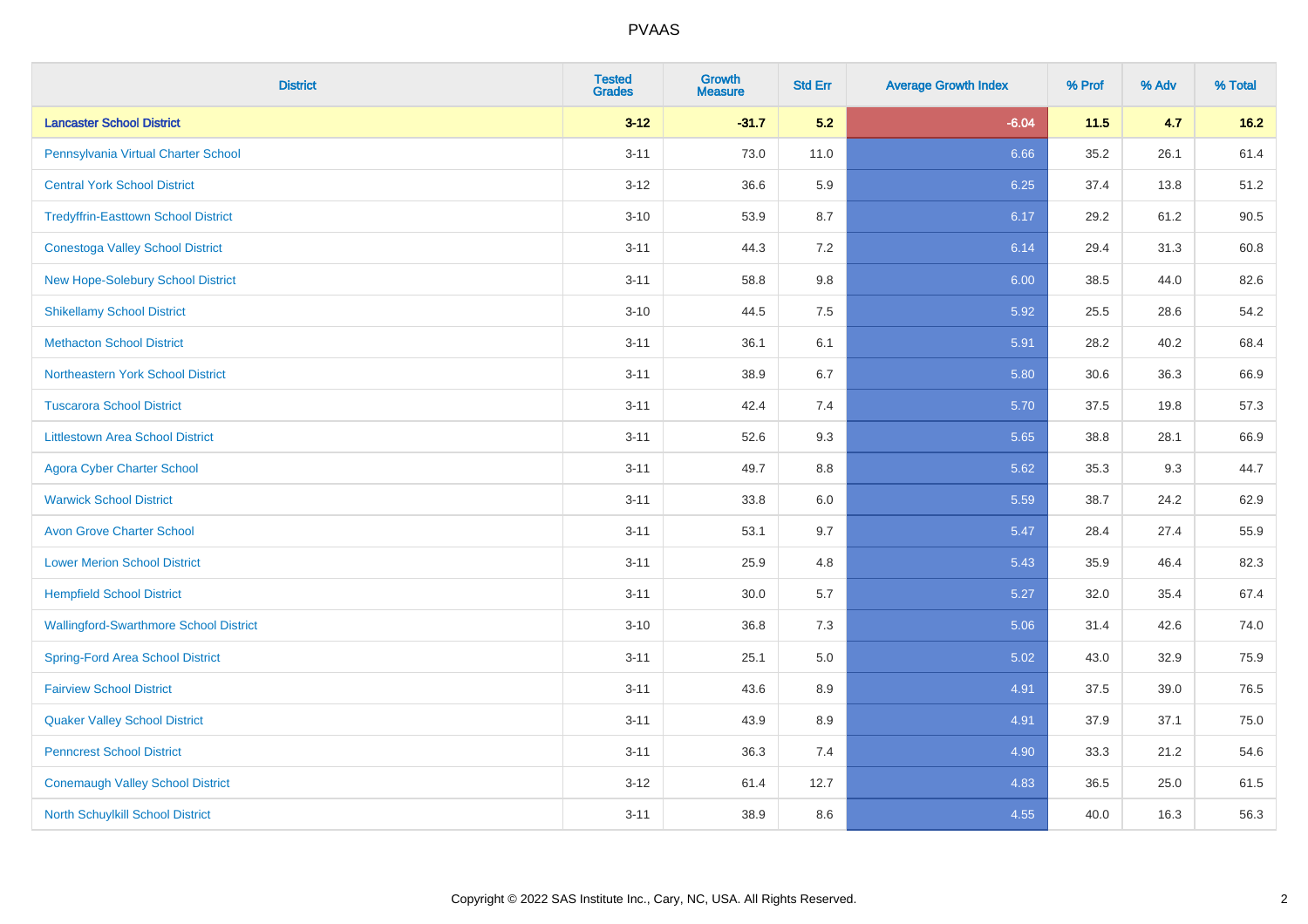| <b>District</b>                                 | <b>Tested</b><br><b>Grades</b> | Growth<br><b>Measure</b> | <b>Std Err</b> | <b>Average Growth Index</b> | % Prof | % Adv | % Total |
|-------------------------------------------------|--------------------------------|--------------------------|----------------|-----------------------------|--------|-------|---------|
| <b>Lancaster School District</b>                | $3 - 12$                       | $-31.7$                  | 5.2            | $-6.04$                     | 11.5   | 4.7   | $16.2$  |
| <b>Slippery Rock Area School District</b>       | $3 - 11$                       | 39.0                     | 8.8            | 4.44                        | 35.4   | 33.1  | 68.5    |
| <b>Richard Allen Preparatory Charter School</b> | $5-8$                          | 42.1                     | 9.5            | 4.44                        | 7.1    | 3.6   | 10.7    |
| 21st Century Cyber Charter School               | $6 - 12$                       | 38.9                     | 9.1            | 4.26                        | 40.1   | 27.2  | 67.4    |
| Pan American Academy Charter School             | $3-8$                          | 48.3                     | 11.3           | 4.26                        | 14.5   | 2.9   | 17.4    |
| Pennsylvania Leadership Charter School          | $3 - 11$                       | 34.7                     | $8.2\,$        | 4.21                        | 38.4   | 27.4  | 65.8    |
| <b>Avon Grove School District</b>               | $3 - 10$                       | 27.3                     | 6.6            | 4.13                        | 27.8   | 37.3  | 65.0    |
| <b>Great Valley School District</b>             | $3 - 11$                       | 27.3                     | 6.6            | 4.12                        | 37.1   | 38.2  | 75.3    |
| <b>Harrisburg City School District</b>          | $3 - 11$                       | 26.4                     | 6.5            | 4.05                        | 15.8   | 2.8   | 18.6    |
| <b>Sharpsville Area School District</b>         | $3 - 11$                       | 47.7                     | 11.8           | 4.05                        | 39.1   | 26.1  | 65.2    |
| <b>North East School District</b>               | $3 - 11$                       | 34.3                     | 8.8            | 3.92                        | 29.0   | 39.9  | 68.8    |
| Northwestern Lehigh School District             | $3 - 11$                       | 31.9                     | 8.1            | 3.91                        | 36.3   | 32.5  | 68.8    |
| Susquehanna Township School District            | $3-12$                         | 28.3                     | 7.5            | 3.76                        | 24.5   | 17.5  | 42.0    |
| Selinsgrove Area School District                | $3 - 12$                       | 27.9                     | 7.5            | 3.72                        | 37.9   | 28.4  | 66.3    |
| North Clarion County School District            | $3 - 12$                       | 51.7                     | 14.0           | 3.68                        | 37.0   | 32.6  | 69.6    |
| <b>Bear Creek Community Charter School</b>      | $3-8$                          | 48.1                     | 13.1           | 3.66                        | 34.7   | 26.5  | 61.2    |
| <b>Greenwood School District</b>                | $3 - 11$                       | 45.8                     | 12.6           | 3.63                        | 37.0   | 35.2  | 72.2    |
| <b>Millcreek Township School District</b>       | $3 - 11$                       | 18.6                     | 5.1            | 3.62                        | 34.9   | 23.3  | 58.2    |
| <b>Infinity Charter School</b>                  | $3-8$                          | 62.7                     | 17.7           | 3.55                        | 36.4   | 54.6  | 90.9    |
| <b>Southern Lehigh School District</b>          | $3 - 11$                       | 26.9                     | 7.8            | 3.46                        | 36.5   | 39.8  | 76.2    |
| East Pennsboro Area School District             | $3 - 11$                       | 27.3                     | 8.0            | 3.43                        | 30.5   | 20.4  | 50.9    |
| <b>Blacklick Valley School District</b>         | $3 - 11$                       | 48.6                     | 14.2           | 3.42                        | 39.5   | 11.6  | 51.2    |
| <b>Line Mountain School District</b>            | $3 - 11$                       | 39.0                     | 11.5           | 3.38                        | 42.2   | 18.3  | 60.6    |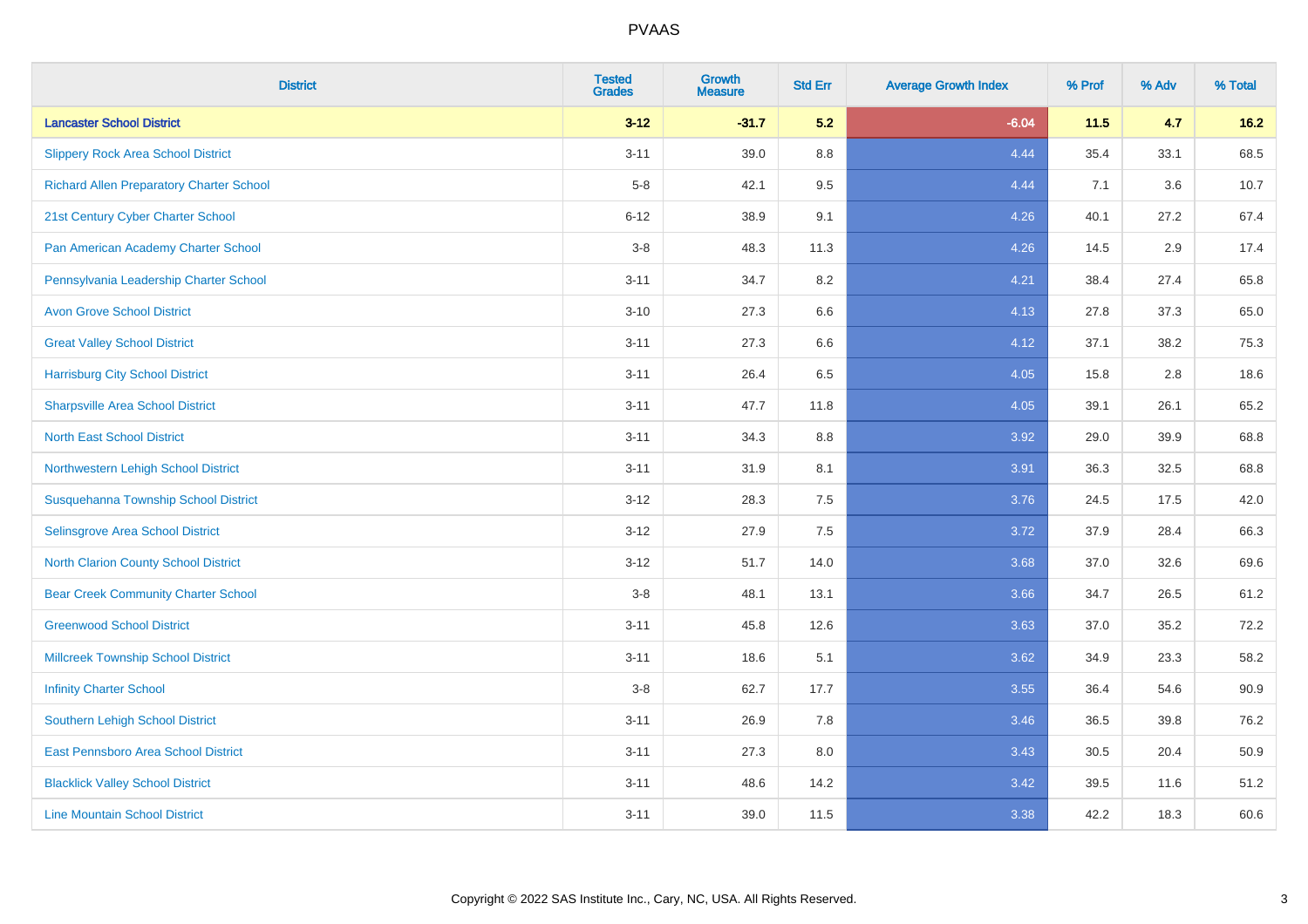| <b>District</b>                             | <b>Tested</b><br><b>Grades</b> | Growth<br><b>Measure</b> | <b>Std Err</b> | <b>Average Growth Index</b> | % Prof | % Adv | % Total |
|---------------------------------------------|--------------------------------|--------------------------|----------------|-----------------------------|--------|-------|---------|
| <b>Lancaster School District</b>            | $3-12$                         | $-31.7$                  | 5.2            | $-6.04$                     | 11.5   | 4.7   | $16.2$  |
| <b>West Perry School District</b>           | $3 - 11$                       | 26.9                     | 8.0            | 3.37                        | 38.4   | 21.3  | 59.8    |
| Allegheny-Clarion Valley School District    | $3 - 10$                       | 48.2                     | 14.5           | 3.33                        | 33.3   | 13.9  | 47.2    |
| <b>Penn Manor School District</b>           | $3 - 11$                       | 21.4                     | 6.5            | 3.31                        | 30.0   | 28.1  | 58.0    |
| <b>Provident Charter School</b>             | $3-8$                          | 51.8                     | 15.7           | 3.31                        | 20.0   | 6.7   | 26.7    |
| <b>Peters Township School District</b>      | $3 - 11$                       | 21.3                     | 6.5            | 3.27                        | 42.9   | 37.1  | 80.0    |
| <b>Tyrone Area School District</b>          | $3 - 12$                       | 30.3                     | 9.4            | 3.24                        | 30.7   | 17.5  | 48.2    |
| <b>Bermudian Springs School District</b>    | $3 - 11$                       | 29.6                     | 9.3            | 3.17                        | 40.9   | 16.5  | 57.4    |
| <b>Smethport Area School District</b>       | $3 - 12$                       | 38.5                     | 12.3           | 3.13                        | 42.2   | 12.5  | 54.7    |
| <b>Warren County School District</b>        | $3 - 11$                       | 20.3                     | 6.5            | 3.11                        | 33.7   | 13.9  | 47.6    |
| <b>Oley Valley School District</b>          | $3 - 11$                       | 32.3                     | 10.4           | 3.09                        | 33.7   | 27.0  | 60.7    |
| <b>Clarion Area School District</b>         | $3 - 11$                       | 40.3                     | 13.1           | 3.08                        | 33.9   | 28.8  | 62.7    |
| <b>Hazleton Area School District</b>        | $3 - 11$                       | 24.8                     | 8.1            | 3.06                        | 20.6   | 9.7   | 30.3    |
| <b>Springfield Township School District</b> | $3 - 11$                       | 26.1                     | 8.5            | 3.06                        | 34.5   | 31.1  | 65.5    |
| <b>Penns Manor Area School District</b>     | $3 - 12$                       | 36.1                     | 12.1           | 2.98                        | 23.3   | 30.0  | 53.3    |
| <b>Apollo-Ridge School District</b>         | $3 - 12$                       | 33.0                     | 11.1           | 2.97                        | 34.7   | 12.0  | 46.7    |
| Perseus House Charter School Of Excellence  | $6 - 11$                       | 34.4                     | 11.8           | 2.93                        | 13.6   | 4.6   | 18.2    |
| <b>Sugar Valley Rural Charter School</b>    | $3 - 11$                       | 43.7                     | 14.9           | 2.92                        | 29.4   | 8.8   | 38.2    |
| <b>Bloomsburg Area School District</b>      | $3 - 10$                       | 29.3                     | 10.0           | 2.92                        | 30.3   | 27.3  | 57.6    |
| <b>Mountain View School District</b>        | $3 - 11$                       | 35.8                     | 12.4           | 2.88                        | 37.3   | 30.5  | 67.8    |
| Esperanza Academy Charter School            | $4 - 11$                       | 21.4                     | 7.4            | 2.88                        | 14.7   | 3.0   | 17.8    |
| Boys Latin Of Philadelphia Charter School   | $6 - 12$                       | 29.6                     | 10.4           | 2.85                        | 18.1   | 3.2   | 21.3    |
| <b>Crawford Central School District</b>     | $3 - 11$                       | 18.6                     | 6.5            | 2.85                        | 30.8   | 18.0  | 48.9    |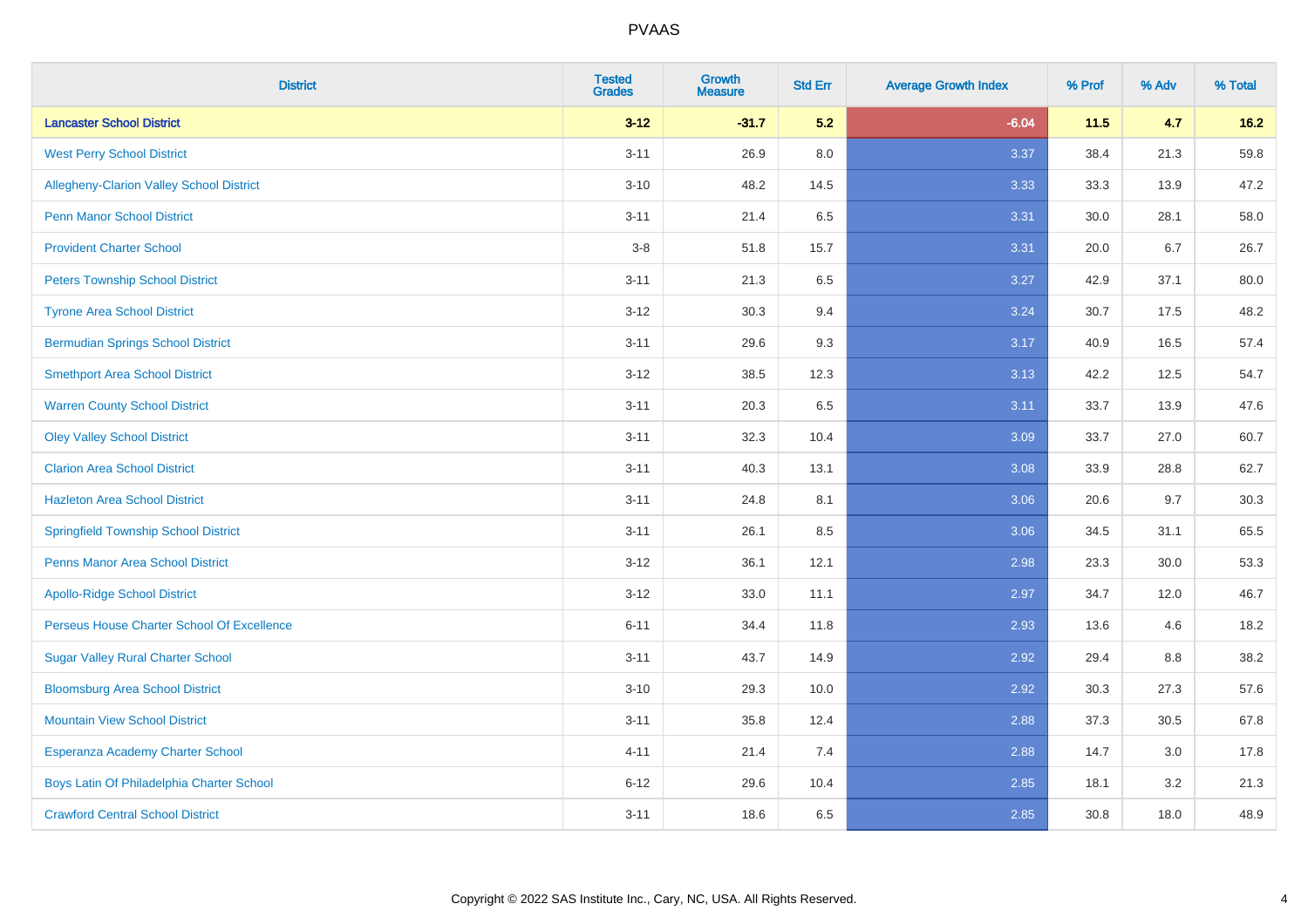| <b>District</b>                                | <b>Tested</b><br><b>Grades</b> | Growth<br><b>Measure</b> | <b>Std Err</b> | <b>Average Growth Index</b> | % Prof | % Adv | % Total |
|------------------------------------------------|--------------------------------|--------------------------|----------------|-----------------------------|--------|-------|---------|
| <b>Lancaster School District</b>               | $3-12$                         | $-31.7$                  | 5.2            | $-6.04$                     | $11.5$ | 4.7   | $16.2$  |
| <b>Central Columbia School District</b>        | $3 - 12$                       | 24.0                     | 8.5            | 2.82                        | 34.5   | 42.1  | 76.6    |
| <b>Big Spring School District</b>              | $3 - 11$                       | 22.4                     | 8.0            | 2.81                        | 29.2   | 22.5  | 51.7    |
| <b>Pine Grove Area School District</b>         | $3 - 11$                       | 25.1                     | 9.0            | 2.80                        | 30.5   | 18.0  | 48.4    |
| <b>Bedford Area School District</b>            | $3 - 11$                       | 24.6                     | 8.9            | 2.78                        | 36.2   | 20.0  | 56.2    |
| <b>Halifax Area School District</b>            | $3 - 11$                       | 31.3                     | 11.3           | 2.77                        | 32.0   | 13.3  | 45.3    |
| <b>Erie City School District</b>               | $3 - 12$                       | 13.0                     | 4.8            | 2.74                        | 16.5   | 7.5   | 24.0    |
| <b>Bethlehem Area School District</b>          | $3 - 11$                       | 20.0                     | 7.3            | 2.73                        | 25.3   | 15.3  | 40.6    |
| Pennsylvania Distance Learning Charter School  | $3 - 12$                       | 29.3                     | 10.8           | 2.71                        | 35.3   | 8.2   | 43.5    |
| <b>Newport School District</b>                 | $3 - 12$                       | 32.7                     | 12.1           | 2.69                        | 32.3   | 29.0  | 61.3    |
| <b>Wissahickon Charter School</b>              | $3-8$                          | 30.4                     | 11.9           | 2.55                        | 13.2   | 2.9   | 16.2    |
| <b>Saucon Valley School District</b>           | $3 - 11$                       | 22.6                     | 8.9            | 2.55                        | 42.3   | 24.6  | 66.9    |
| <b>Bethel Park School District</b>             | $3 - 11$                       | 18.0                     | 7.1            | 2.54                        | 36.2   | 31.2  | 67.4    |
| <b>Mastery Charter School - Pickett Campus</b> | $6 - 10$                       | 36.8                     | 14.5           | 2.54                        | 2.7    | 2.7   | $5.4$   |
| <b>Fort Cherry School District</b>             | $3 - 10$                       | 26.1                     | 10.4           | 2.51                        | 43.5   | 23.5  | 67.1    |
| <b>State College Area School District</b>      | $3 - 11$                       | 17.5                     | 7.0            | 2.49                        | 32.8   | 33.2  | 66.0    |
| <b>Tri-Valley School District</b>              | $3 - 10$                       | 34.9                     | 14.1           | 2.47                        | 33.3   | 20.5  | 53.8    |
| <b>Upper Dauphin Area School District</b>      | $3 - 11$                       | 28.0                     | 11.3           | 2.47                        | 33.3   | 20.3  | 53.6    |
| <b>Tamaqua Area School District</b>            | $3 - 12$                       | 21.3                     | 8.7            | 2.46                        | 37.3   | 16.9  | 54.2    |
| <b>Laurel School District</b>                  | $3 - 11$                       | 28.1                     | 11.4           | 2.46                        | 29.0   | 23.2  | 52.2    |
| <b>Donegal School District</b>                 | $3 - 12$                       | 19.5                     | 8.0            | 2.45                        | 28.4   | 20.7  | 49.1    |
| <b>Universal Vare Charter School</b>           | $6 - 8$                        | 30.1                     | 12.3           | 2.45                        | 17.0   | 3.4   | 20.3    |
| <b>Susquenita School District</b>              | $3 - 11$                       | 23.6                     | 9.7            | 2.44                        | 34.6   | 20.2  | 54.8    |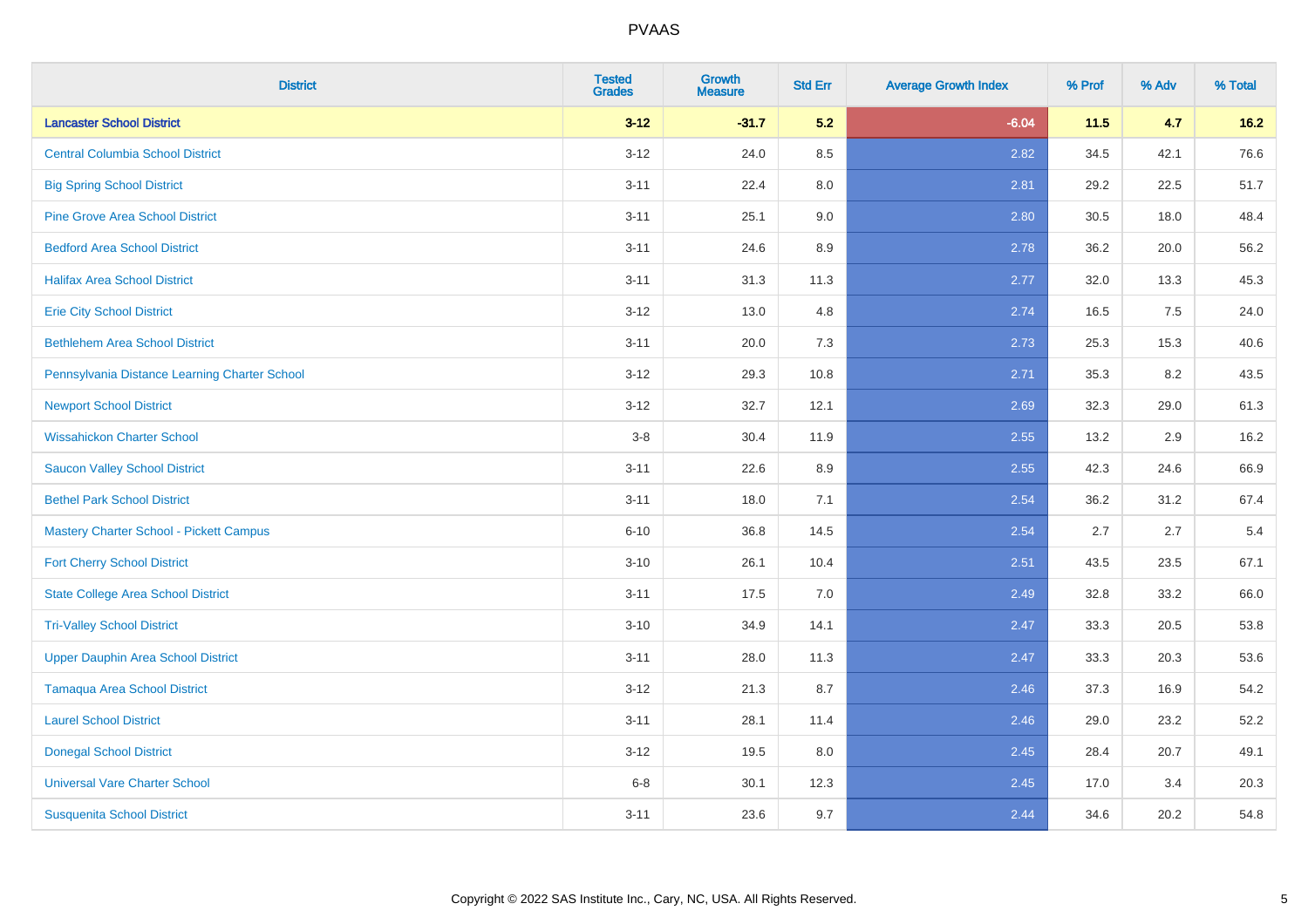| <b>District</b>                               | <b>Tested</b><br><b>Grades</b> | Growth<br><b>Measure</b> | <b>Std Err</b> | <b>Average Growth Index</b> | % Prof | % Adv | % Total |
|-----------------------------------------------|--------------------------------|--------------------------|----------------|-----------------------------|--------|-------|---------|
| <b>Lancaster School District</b>              | $3-12$                         | $-31.7$                  | 5.2            | $-6.04$                     | 11.5   | 4.7   | $16.2$  |
| <b>Upper Darby School District</b>            | $3 - 12$                       | 14.7                     | 6.2            | 2.38                        | 21.5   | 8.3   | 29.8    |
| <b>Greater Nanticoke Area School District</b> | $3 - 12$                       | 22.2                     | 9.6            | 2.32                        | 20.3   | 9.3   | 29.7    |
| <b>South Eastern School District</b>          | $3 - 11$                       | 18.2                     | 8.0            | 2.28                        | 28.5   | 27.9  | 56.4    |
| John B. Stetson Charter School                | $5-8$                          | 18.9                     | 8.3            | 2.28                        | 7.6    | 0.0   | 7.6     |
| <b>Northern Potter School District</b>        | $3 - 12$                       | 37.1                     | 16.3           | 2.27                        | 22.2   | 25.9  | 48.2    |
| <b>Williamsburg Community School District</b> | $3 - 11$                       | 34.3                     | 15.2           | 2.26                        | 31.2   | 28.1  | 59.4    |
| <b>Mastery Charter School - Gratz Campus</b>  | $7 - 10$                       | 30.8                     | 13.6           | 2.26                        | 6.8    | 0.0   | 6.8     |
| <b>Upper Merion Area School District</b>      | $3 - 11$                       | 17.7                     | 7.9            | 2.23                        | 37.6   | 25.8  | 63.5    |
| People For People Charter School              | $3-12$                         | 26.8                     | 12.2           | 2.21                        | 8.5    | 1.7   | 10.2    |
| North Allegheny School District               | $3 - 11$                       | 10.0                     | 4.5            | 2.20                        | 36.8   | 37.4  | 74.2    |
| <b>Carbondale Area School District</b>        | $3 - 10$                       | 21.6                     | 10.1           | 2.14                        | 28.3   | 14.1  | 42.4    |
| <b>Solanco School District</b>                | $3 - 11$                       | 15.2                     | 7.2            | 2.12                        | 31.8   | 19.9  | 51.7    |
| <b>Northern Cambria School District</b>       | $3 - 11$                       | 24.8                     | 11.7           | 2.12                        | 31.8   | 13.6  | 45.4    |
| <b>General Mclane School District</b>         | $3 - 11$                       | 17.3                     | 8.2            | 2.11                        | 42.0   | 19.8  | 61.8    |
| <b>Upper Saint Clair School District</b>      | $3 - 11$                       | 14.7                     | 7.0            | 2.10                        | 35.6   | 47.1  | 82.7    |
| <b>Wissahickon School District</b>            | $3 - 10$                       | 12.2                     | 5.8            | 2.09                        | 31.3   | 36.9  | 68.1    |
| <b>South Park School District</b>             | $3 - 11$                       | 20.4                     | 9.9            | 2.06                        | 34.6   | 25.0  | 59.6    |
| <b>Colonial School District</b>               | $3 - 11$                       | 12.7                     | 6.2            | 2.06                        | 31.1   | 30.7  | 61.8    |
| <b>Chester Community Charter School</b>       | $3 - 8$                        | 23.1                     | 11.3           | 2.05                        | 8.2    | 1.4   | 9.6     |
| <b>Cranberry Area School District</b>         | $3 - 12$                       | 22.7                     | 11.2           | 2.01                        | 44.0   | 16.0  | 60.0    |
| <b>Old Forge School District</b>              | $3 - 12$                       | 25.0                     | 12.5           | 2.00                        | 39.6   | 17.0  | 56.6    |
| <b>East Penn School District</b>              | $3 - 11$                       | 9.9                      | 4.9            | 2.00                        | 38.8   | 23.9  | 62.8    |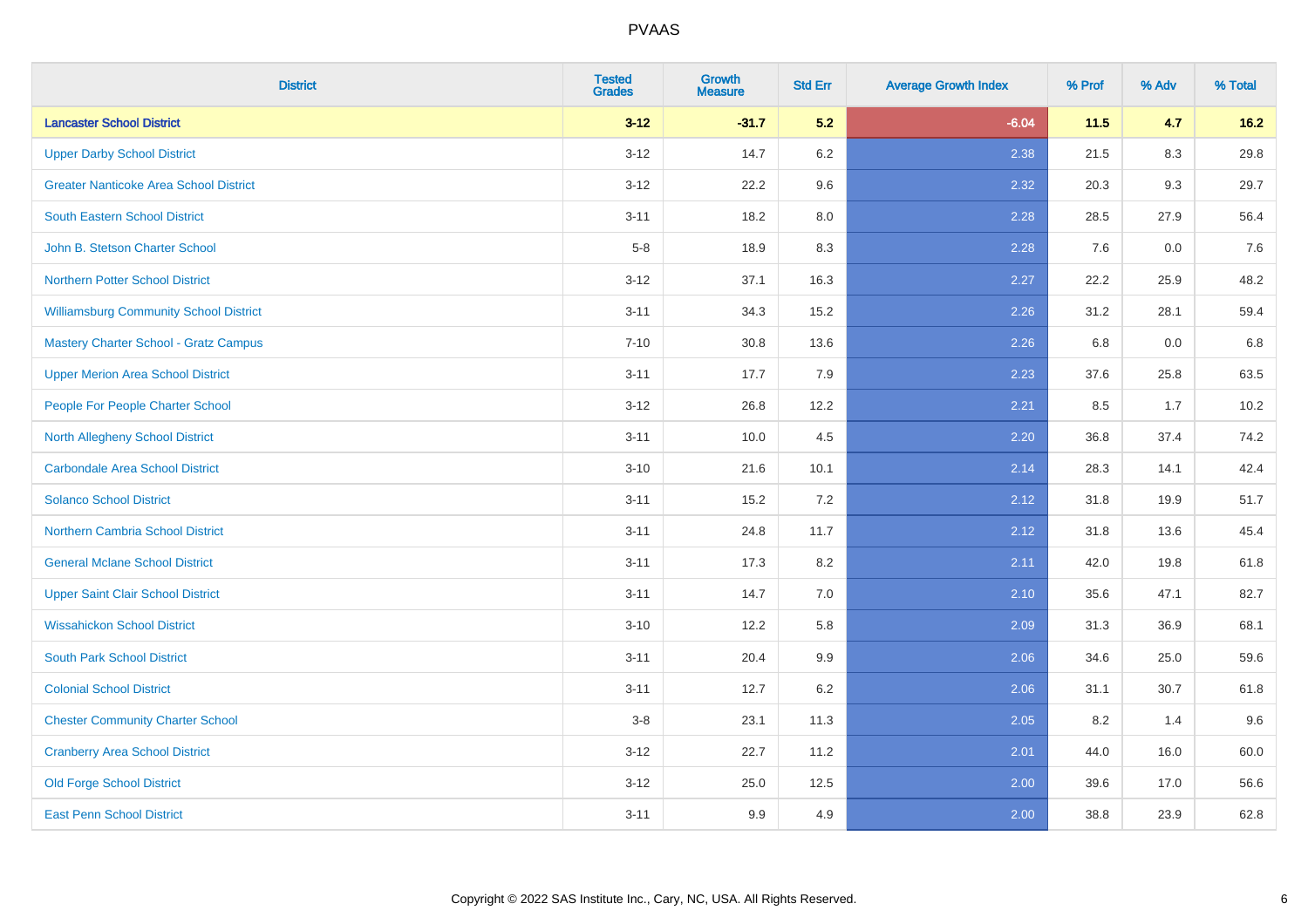| <b>District</b>                             | <b>Tested</b><br><b>Grades</b> | Growth<br><b>Measure</b> | <b>Std Err</b> | <b>Average Growth Index</b> | % Prof | % Adv | % Total |
|---------------------------------------------|--------------------------------|--------------------------|----------------|-----------------------------|--------|-------|---------|
| <b>Lancaster School District</b>            | $3-12$                         | $-31.7$                  | 5.2            | $-6.04$                     | 11.5   | 4.7   | $16.2$  |
| Lehighton Area School District              | $3 - 11$                       | 15.6                     | 7.9            | 1.96                        | 34.2   | 17.7  | 51.8    |
| Downingtown Area School District            | $3 - 11$                       | 14.8                     | 7.7            | 1.93                        | 34.4   | 47.2  | 81.5    |
| <b>Chestnut Ridge School District</b>       | $3 - 12$                       | 18.8                     | 9.9            | 1.91                        | 43.9   | 11.2  | 55.1    |
| <b>Oswayo Valley School District</b>        | $3 - 12$                       | 28.8                     | 15.6           | 1.85                        | 32.3   | 25.8  | 58.1    |
| <b>York Suburban School District</b>        | $3 - 11$                       | 15.3                     | 8.5            | 1.80                        | 31.7   | 25.6  | 57.2    |
| <b>Montgomery Area School District</b>      | $3 - 11$                       | 21.9                     | 12.4           | 1.77                        | 44.8   | 20.7  | 65.5    |
| <b>Universal Daroff Charter School</b>      | $3 - 8$                        | 22.1                     | 12.5           | 1.76                        | 12.7   | 1.8   | 14.6    |
| <b>Conneaut School District</b>             | $3 - 12$                       | 14.5                     | 8.4            | 1.74                        | 46.3   | 20.4  | 66.7    |
| <b>Millville Area School District</b>       | $3 - 12$                       | 25.5                     | 14.7           | 1.73                        | 46.0   | 13.5  | 59.5    |
| <b>Universal Creighton Charter School</b>   | $3 - 8$                        | 18.7                     | 10.8           | 1.72                        | 14.8   | 5.7   | 20.4    |
| <b>Ad Prima Charter School</b>              | $3-8$                          | 20.6                     | 12.2           | 1.69                        | 20.6   | 4.8   | 25.4    |
| <b>Bradford Area School District</b>        | $3 - 12$                       | 14.8                     | 8.8            | 1.68                        | 30.8   | 24.5  | 55.2    |
| <b>Kutztown Area School District</b>        | $3 - 12$                       | 20.3                     | 12.2           | 1.67                        | 42.6   | 19.7  | 62.3    |
| Pen Argyl Area School District              | $3 - 12$                       | 16.7                     | 10.0           | 1.67                        | 35.0   | 14.4  | 49.5    |
| <b>Reading School District</b>              | $3 - 11$                       | 12.0                     | 7.2            | 1.66                        | 13.3   | 2.8   | 16.1    |
| <b>Tunkhannock Area School District</b>     | $3 - 11$                       | 14.4                     | 8.7            | 1.65                        | 34.5   | 18.7  | 53.2    |
| <b>Wyoming Valley West School District</b>  | $3 - 11$                       | 13.6                     | 8.4            | 1.61                        | 28.0   | 15.9  | 44.0    |
| <b>Discovery Charter School</b>             | $3 - 8$                        | 24.0                     | 15.0           | 1.60                        | 19.4   | 2.8   | 22.2    |
| <b>York City School District</b>            | $3 - 12$                       | 8.7                      | 5.6            | 1.56                        | 12.6   | 1.2   | 13.7    |
| <b>Chambersburg Area School District</b>    | $3 - 11$                       | 7.3                      | 4.7            | 1.55                        | 29.0   | 16.0  | 45.0    |
| <b>Twin Valley School District</b>          | $3 - 12$                       | 11.3                     | 7.4            | 1.53                        | 30.3   | 27.9  | 58.2    |
| Young Scholars Of Central PA Charter School | $3 - 8$                        | 28.7                     | 18.8           | 1.53                        | 43.8   | 18.8  | 62.5    |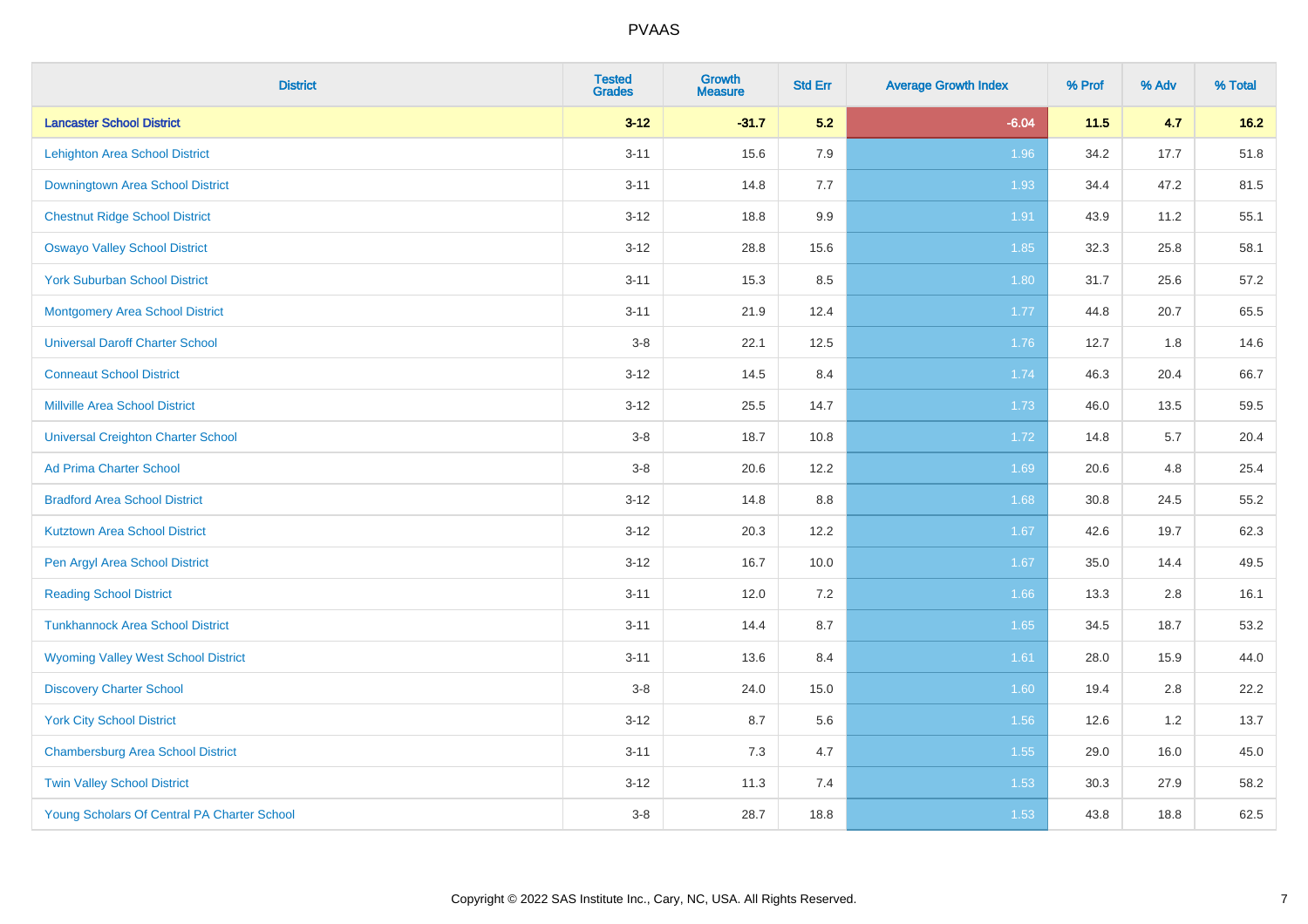| <b>District</b>                                 | <b>Tested</b><br><b>Grades</b> | <b>Growth</b><br><b>Measure</b> | <b>Std Err</b> | <b>Average Growth Index</b> | % Prof | % Adv | % Total |
|-------------------------------------------------|--------------------------------|---------------------------------|----------------|-----------------------------|--------|-------|---------|
| <b>Lancaster School District</b>                | $3 - 12$                       | $-31.7$                         | 5.2            | $-6.04$                     | 11.5   | 4.7   | $16.2$  |
| <b>Chartiers Valley School District</b>         | $3 - 11$                       | 11.1                            | 7.3            | 1.52                        | 33.0   | 22.2  | 55.2    |
| <b>Upper Dublin School District</b>             | $3 - 12$                       | 10.8                            | 7.2            | 1.50                        | 34.6   | 36.0  | 70.6    |
| <b>Fairfield Area School District</b>           | $3 - 11$                       | 19.4                            | 13.0           | 1.49                        | 29.6   | 20.4  | 50.0    |
| Hope For Hyndman Charter School                 | $3 - 11$                       | 27.8                            | 18.8           | 1.48                        | 31.2   | 0.0   | 31.2    |
| <b>Karns City Area School District</b>          | $3 - 11$                       | 13.8                            | 9.5            | 1.46                        | 32.7   | 16.8  | 49.5    |
| <b>Freire Charter School</b>                    | $5 - 11$                       | 13.8                            | $9.5\,$        | 1.46                        | 22.6   | 1.9   | 24.5    |
| <b>Unionville-Chadds Ford School District</b>   | $3 - 11$                       | 9.7                             | 6.8            | 1.42                        | 34.6   | 49.2  | 83.7    |
| <b>Centre Learning Community Charter School</b> | $5-8$                          | 25.7                            | 18.3           | 1.41                        | 29.4   | 29.4  | 58.8    |
| <b>Camp Hill School District</b>                | $3 - 12$                       | 13.5                            | 9.6            | 1.40                        | 35.8   | 27.5  | 63.3    |
| <b>Loyalsock Township School District</b>       | $3 - 12$                       | 14.0                            | 10.0           | 1.39                        | 45.4   | 18.2  | 63.6    |
| <b>Westmont Hilltop School District</b>         | $3 - 11$                       | 14.8                            | 10.6           | 1.39                        | 40.7   | 22.0  | 62.6    |
| <b>Upper Adams School District</b>              | $3 - 11$                       | 12.2                            | 8.8            | 1.38                        | 41.5   | 16.9  | 58.5    |
| Robert Benjamin Wiley Community Charter School  | $3-8$                          | 18.2                            | 13.4           | 1.36                        | 15.6   | 0.0   | 15.6    |
| Penn Hills Charter School of Entrepreneurship   | $3 - 8$                        | 20.0                            | 14.7           | 1.36                        | 25.7   | 0.0   | 25.7    |
| <b>York Academy Regional Charter School</b>     | $3 - 11$                       | 17.7                            | 13.0           | 1.36                        | 26.4   | 24.5  | 50.9    |
| <b>Berlin Brothersvalley School District</b>    | $3 - 11$                       | 17.8                            | 13.2           | 1.35                        | 37.5   | 29.2  | 66.7    |
| Gettysburg Area School District                 | $3 - 11$                       | 9.8                             | 7.3            | 1.34                        | 33.2   | 21.4  | 54.6    |
| <b>Forest City Regional School District</b>     | $3 - 12$                       | 18.3                            | 13.8           | 1.32                        | 33.3   | 24.4  | 57.8    |
| Lampeter-Strasburg School District              | $3-12$                         | 9.5                             | 7.3            | 1.29                        | 33.5   | 30.5  | 64.0    |
| <b>Danville Area School District</b>            | $3 - 11$                       | 10.6                            | 8.3            | 1.28                        | 37.0   | 24.7  | 61.7    |
| <b>Propel Charter School - East</b>             | $3-8$                          | 19.0                            | 15.2           | $1.25$                      | 34.4   | 9.4   | 43.8    |
| <b>Belle Vernon Area School District</b>        | $3 - 11$                       | 13.5                            | 10.7           | $1.25$                      | 39.3   | 16.7  | 56.0    |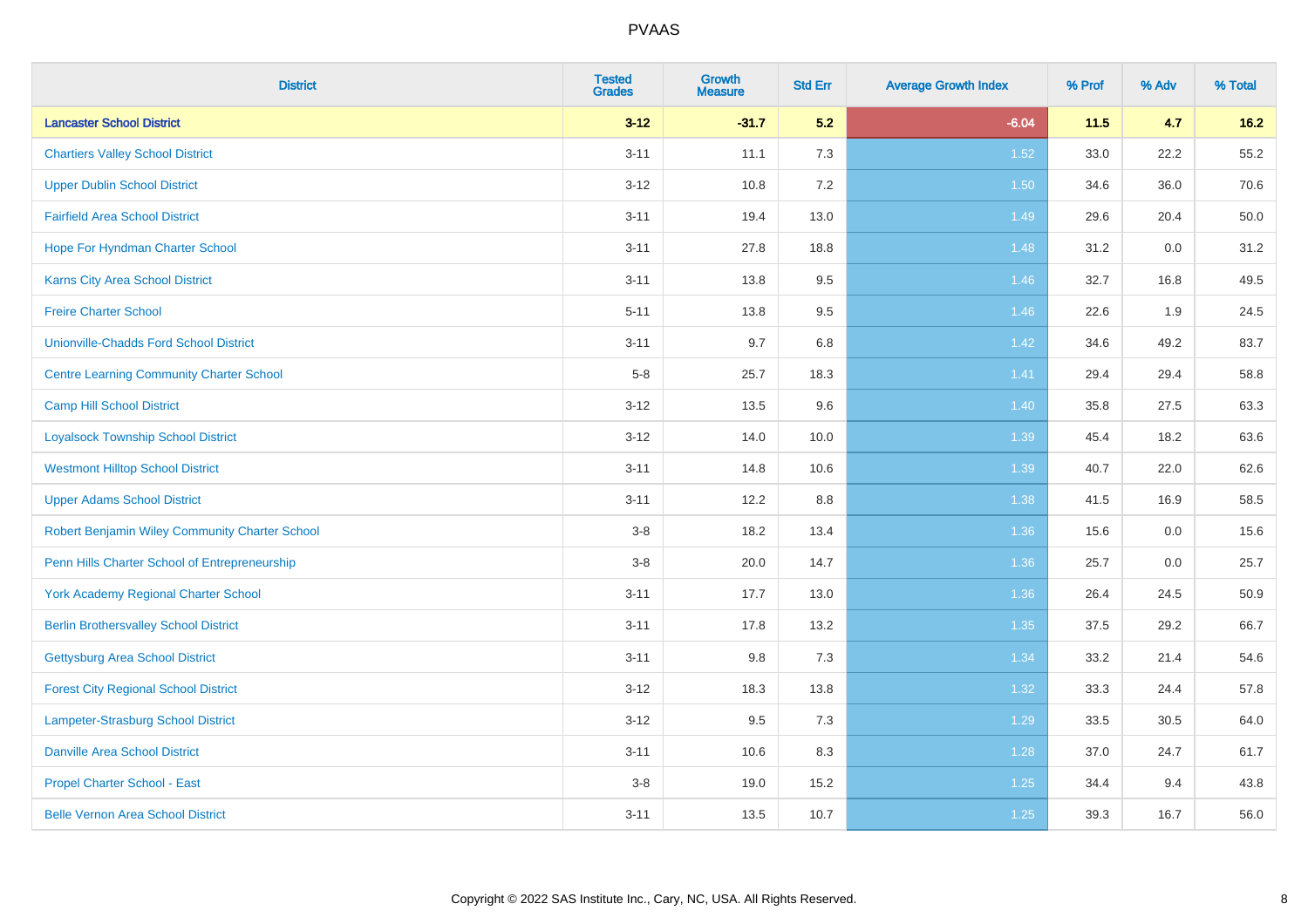| <b>District</b>                                                     | <b>Tested</b><br><b>Grades</b> | Growth<br><b>Measure</b> | <b>Std Err</b> | <b>Average Growth Index</b> | % Prof | % Adv | % Total |
|---------------------------------------------------------------------|--------------------------------|--------------------------|----------------|-----------------------------|--------|-------|---------|
| <b>Lancaster School District</b>                                    | $3 - 12$                       | $-31.7$                  | 5.2            | $-6.04$                     | 11.5   | 4.7   | 16.2    |
| The Philadelphia Charter School for Arts and Sciences at HR Edmunds | $3-8$                          | 12.7                     | 10.3           | 1.23                        | 12.4   | 3.4   | 15.7    |
| <b>Reach Cyber Charter School</b>                                   | $3 - 11$                       | 16.9                     | 13.7           | 1.23                        | 37.9   | 22.4  | 60.3    |
| <b>Upper Perkiomen School District</b>                              | $3 - 11$                       | 8.9                      | 7.3            | 1.22                        | 35.2   | 16.8  | 52.0    |
| <b>Green Woods Charter School</b>                                   | $3 - 8$                        | 15.7                     | 12.8           | 1.22                        | 24.0   | 26.0  | 50.0    |
| <b>William Penn School District</b>                                 | $3 - 12$                       | 10.3                     | 8.6            | 1.20                        | 15.1   | 5.9   | 21.0    |
| <b>Mifflin County School District</b>                               | $3 - 11$                       | 7.1                      | 5.9            | 1.20                        | 29.2   | 12.3  | 41.5    |
| <b>Penn Hills School District</b>                                   | $3 - 11$                       | $9.8\,$                  | 8.4            | 1.17                        | 15.1   | 10.5  | 25.7    |
| <b>Lewisburg Area School District</b>                               | $3 - 11$                       | 10.4                     | 8.9            | 1.17                        | 30.4   | 37.8  | 68.2    |
| <b>Derry Township School District</b>                               | $3 - 10$                       | 23.7                     | 20.2           | 1.17                        | 33.3   | 66.7  | 100.0   |
| Center For Student Learning Charter School At Pennsbury             | $6 - 12$                       | 22.3                     | 19.1           | 1.17                        | 14.3   | 21.4  | 35.7    |
| Leechburg Area School District                                      | $3 - 11$                       | 16.2                     | 13.9           | 1.16                        | 41.9   | 25.6  | 67.4    |
| Northern York County School District                                | $3 - 11$                       | 8.0                      | 7.0            | 1.15                        | 32.4   | 20.1  | 52.5    |
| Southwest Leadership Academy Charter School                         | $3 - 8$                        | 19.2                     | 16.9           | 1.14                        | 4.4    | 0.0   | 4.4     |
| <b>Indiana Area School District</b>                                 | $3 - 11$                       | 8.7                      | 7.7            | 1.13                        | 37.4   | 24.1  | 61.5    |
| Southern Tioga School District                                      | $3 - 11$                       | 10.2                     | 9.3            | 1.11                        | 27.7   | 15.1  | 42.9    |
| <b>Mount Union Area School District</b>                             | $3 - 10$                       | 11.8                     | 10.6           | 1.11                        | 24.4   | 7.3   | 31.7    |
| <b>Pennridge School District</b>                                    | $3 - 10$                       | 5.5                      | 5.1            | 1.09                        | 38.8   | 26.1  | 64.8    |
| <b>Wattsburg Area School District</b>                               | $3 - 11$                       | 10.6                     | 9.7            | 1.09                        | 38.6   | 16.8  | 55.4    |
| <b>Franklin Area School District</b>                                | $3 - 11$                       | 9.5                      | 8.9            | 1.08                        | 36.6   | 12.2  | 48.8    |
| <b>Port Allegany School District</b>                                | $3 - 11$                       | 13.1                     | 12.2           | 1.08                        | 25.0   | 20.0  | 45.0    |
| <b>Fannett-Metal School District</b>                                | $3 - 11$                       | 14.3                     | 13.5           | 1.06                        | 33.3   | 8.9   | 42.2    |
| <b>Commonwealth Charter Academy Charter School</b>                  | $3 - 10$                       | 15.1                     | 14.2           | 1.06                        | 28.9   | 20.0  | 48.9    |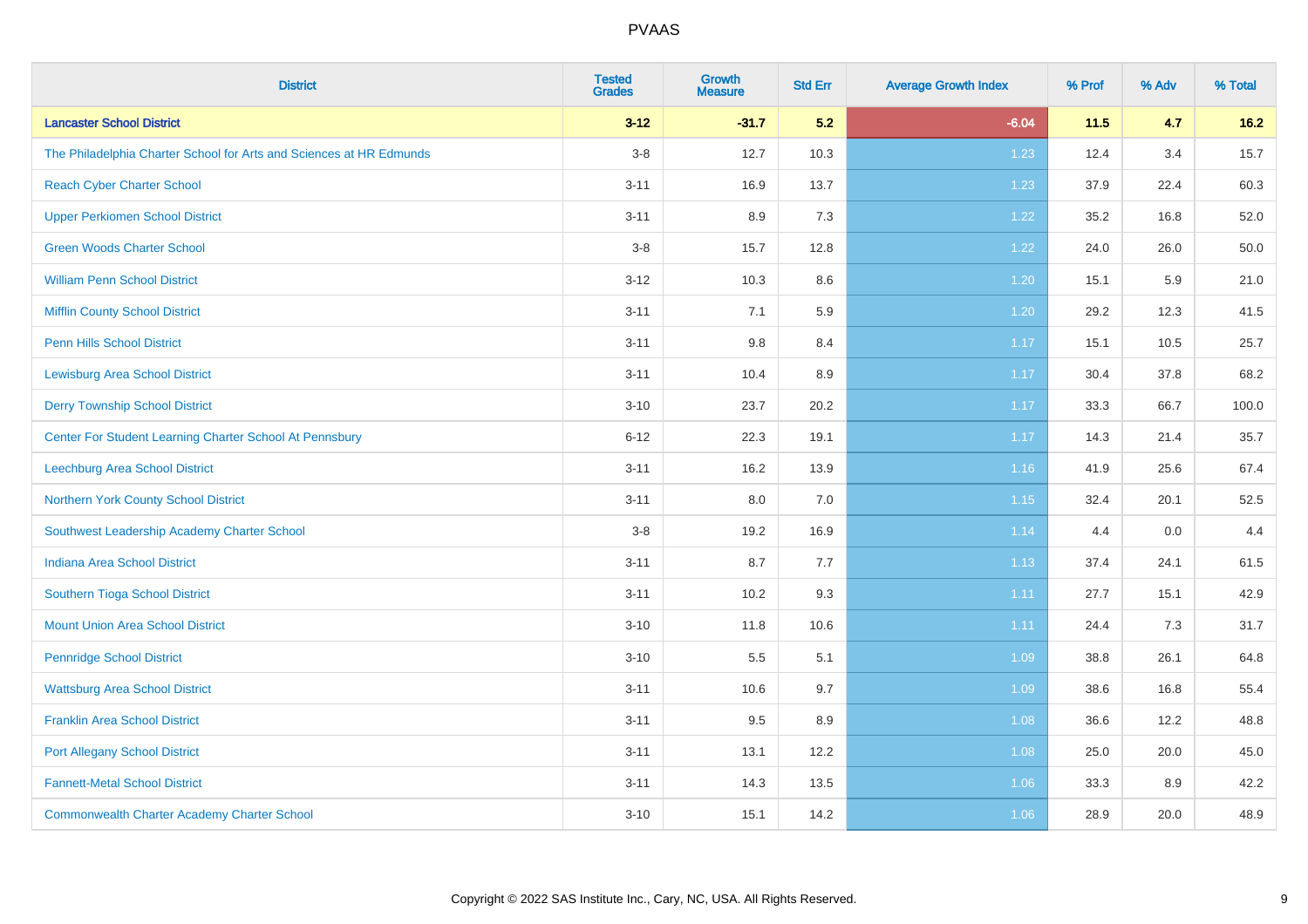| <b>District</b>                                  | <b>Tested</b><br><b>Grades</b> | <b>Growth</b><br><b>Measure</b> | <b>Std Err</b> | <b>Average Growth Index</b> | % Prof | % Adv | % Total |
|--------------------------------------------------|--------------------------------|---------------------------------|----------------|-----------------------------|--------|-------|---------|
| <b>Lancaster School District</b>                 | $3 - 12$                       | $-31.7$                         | 5.2            | $-6.04$                     | $11.5$ | 4.7   | $16.2$  |
| <b>North Pocono School District</b>              | $3 - 11$                       | 10.0                            | 9.4            | 1.05                        | 35.1   | 24.6  | 59.6    |
| <b>Mastery Charter School - Harrity Campus</b>   | $3-8$                          | 15.9                            | 15.2           | 1.05                        | 6.2    | 6.2   | 12.5    |
| <b>Wyalusing Area School District</b>            | $3 - 12$                       | 10.2                            | 9.8            | 1.04                        | 36.2   | 16.2  | 52.4    |
| <b>Fleetwood Area School District</b>            | $3 - 10$                       | 8.3                             | 8.1            | 1.03                        | 36.7   | 20.2  | 57.0    |
| <b>West Branch Area School District</b>          | $3 - 11$                       | 12.3                            | 11.9           | 1.03                        | 38.5   | 20.0  | 58.5    |
| <b>Steel Valley School District</b>              | $3 - 11$                       | 11.5                            | 11.4           | 1.01                        | 18.3   | 15.5  | 33.8    |
| <b>Bentworth School District</b>                 | $3 - 11$                       | 11.8                            | 11.9           | 0.99                        | 35.9   | 17.2  | 53.1    |
| Eugenio Maria De Hostos Charter School           | $3-8$                          | 18.9                            | 19.1           | 0.99                        | 46.7   | 6.7   | 53.3    |
| <b>Commodore Perry School District</b>           | $3 - 11$                       | 16.1                            | 16.5           | 0.97                        | 50.0   | 26.9  | 76.9    |
| <b>Kane Area School District</b>                 | $3 - 10$                       | 10.4                            | 10.7           | 0.97                        | 47.6   | 4.9   | 52.4    |
| Northern Bedford County School District          | $3 - 11$                       | 11.1                            | 11.7           | 0.95                        | 34.4   | 34.4  | 68.8    |
| <b>Laboratory Charter School</b>                 | $3-8$                          | 16.9                            | 18.0           | 0.94                        | 22.2   | 5.6   | 27.8    |
| <b>Juniata County School District</b>            | $3 - 12$                       | 7.6                             | 8.1            | 0.94                        | 30.5   | 11.6  | 42.1    |
| <b>Everett Area School District</b>              | $3 - 11$                       | 10.9                            | 11.7           | 0.93                        | 26.7   | 21.3  | 48.0    |
| <b>Sharon City School District</b>               | $3 - 11$                       | 8.1                             | 9.0            | 0.91                        | 28.7   | 11.6  | 40.3    |
| <b>Manchester Academic Charter School</b>        | $3-8$                          | 14.1                            | 15.4           | 0.91                        | 19.4   | 0.0   | 19.4    |
| <b>Mechanicsburg Area School District</b>        | $3 - 11$                       | 5.8                             | 6.5            | 0.89                        | 38.6   | 18.9  | 57.6    |
| <b>Lindley Academy Charter School At Birney</b>  | $3-8$                          | 10.8                            | 12.1           | 0.89                        | 14.8   | 0.0   | 14.8    |
| Memphis Street Academy Charter School @ JP Jones | $5-8$                          | 13.4                            | 15.2           | 0.88                        | 14.7   | 5.9   | 20.6    |
| <b>Central Valley School District</b>            | $3 - 10$                       | 7.3                             | 8.7            | 0.85                        | 28.2   | 23.7  | 51.8    |
| <b>Moshannon Valley School District</b>          | $3 - 10$                       | 9.7                             | 11.9           | 0.81                        | 29.7   | 14.1  | 43.8    |
| <b>Monessen City School District</b>             | $3 - 10$                       | 14.3                            | 17.7           | 0.81                        | 19.0   | 4.8   | 23.8    |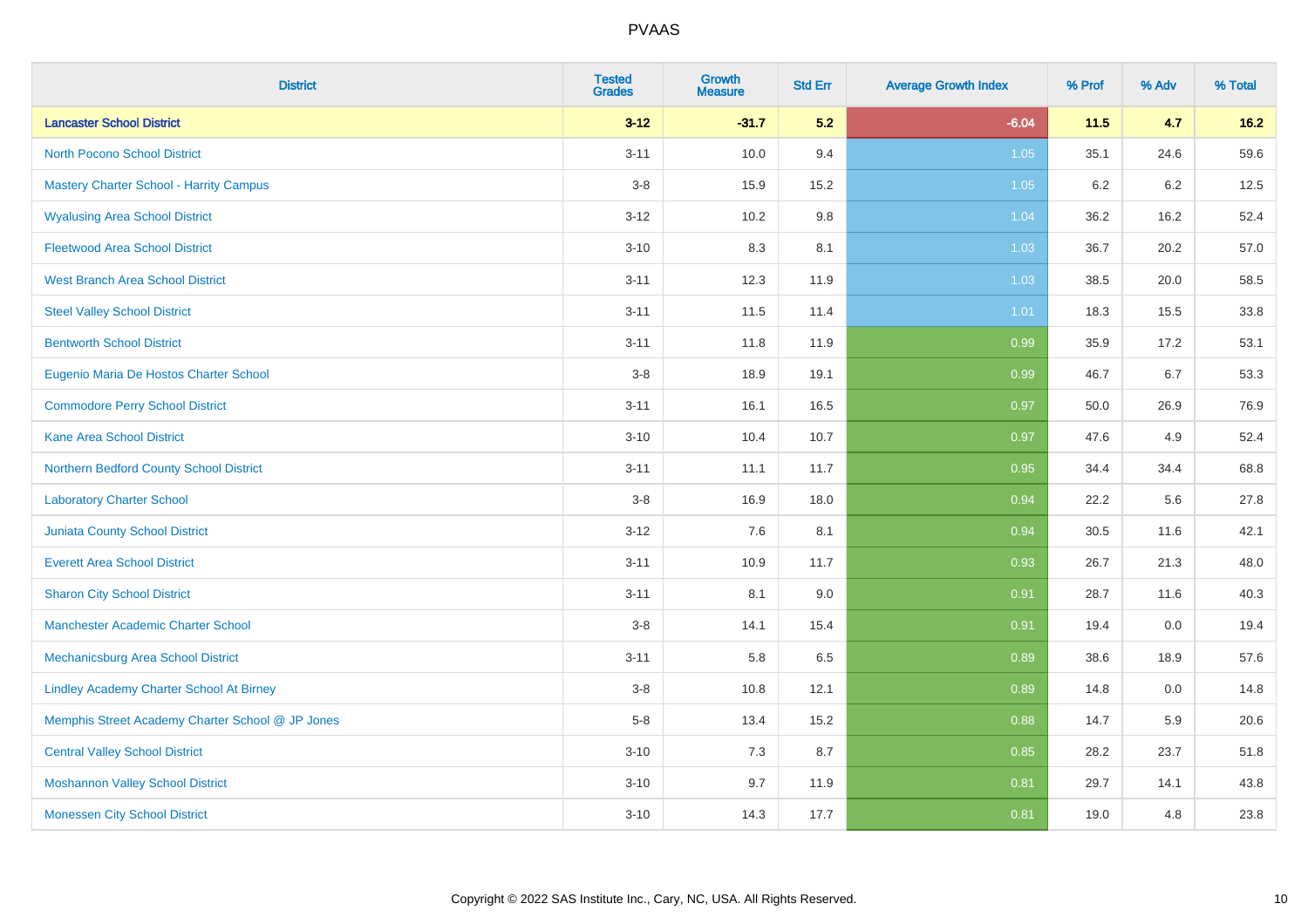| <b>District</b>                                       | <b>Tested</b><br><b>Grades</b> | Growth<br><b>Measure</b> | <b>Std Err</b> | <b>Average Growth Index</b> | % Prof | % Adv | % Total |
|-------------------------------------------------------|--------------------------------|--------------------------|----------------|-----------------------------|--------|-------|---------|
| <b>Lancaster School District</b>                      | $3-12$                         | $-31.7$                  | 5.2            | $-6.04$                     | $11.5$ | 4.7   | $16.2$  |
| <b>Benton Area School District</b>                    | $3 - 10$                       | 11.5                     | 14.3           | 0.80                        | 43.6   | 12.8  | 56.4    |
| <b>Montoursville Area School District</b>             | $3 - 12$                       | 6.6                      | 8.4            | 0.79                        | 31.9   | 27.0  | 58.9    |
| <b>Avella Area School District</b>                    | $3 - 12$                       | 12.4                     | 15.8           | 0.79                        | 46.4   | 14.3  | 60.7    |
| <b>Bangor Area School District</b>                    | $3 - 12$                       | 6.4                      | 8.3            | 0.78                        | 36.7   | 13.3  | 50.0    |
| <b>Upper Moreland Township School District</b>        | $3 - 11$                       | 5.6                      | 7.3            | 0.77                        | 31.4   | 24.0  | 55.4    |
| <b>Aliquippa School District</b>                      | $3 - 11$                       | 9.5                      | 12.6           | 0.75                        | 13.0   | 1.8   | 14.8    |
| <b>Bald Eagle Area School District</b>                | $3 - 11$                       | 6.9                      | 9.2            | 0.75                        | 34.5   | 19.5  | 54.0    |
| Young Scholars Of Western Pennsylvania Charter School | $3 - 8$                        | 12.3                     | 16.9           | 0.73                        | 26.1   | 13.0  | 39.1    |
| <b>Sayre Area School District</b>                     | $3 - 11$                       | 8.5                      | 11.8           | 0.72                        | 40.0   | 13.8  | 53.8    |
| <b>Clairton City School District</b>                  | $3 - 11$                       | 9.4                      | 13.3           | 0.71                        | 14.0   | 4.0   | 18.0    |
| Fox Chapel Area School District                       | $3 - 11$                       | 4.6                      | 6.6            | 0.69                        | 28.9   | 46.0  | 74.9    |
| <b>Franklin Regional School District</b>              | $3 - 11$                       | 5.3                      | 7.7            | 0.69                        | 37.1   | 29.0  | 66.1    |
| <b>Universal Institute Charter School</b>             | $3-8$                          | 7.1                      | 10.4           | 0.68                        | 17.4   | 3.5   | 20.9    |
| <b>Coudersport Area School District</b>               | $3 - 11$                       | 8.3                      | 12.7           | 0.66                        | 34.0   | 11.3  | 45.3    |
| <b>Bellefonte Area School District</b>                | $3 - 11$                       | 4.9                      | 7.5            | 0.66                        | 34.5   | 20.5  | 55.0    |
| <b>Union City Area School District</b>                | $3 - 12$                       | 6.6                      | 10.6           | 0.62                        | 35.6   | 15.6  | 51.1    |
| <b>Palmerton Area School District</b>                 | $3 - 11$                       | 5.6                      | 9.6            | 0.58                        | 34.3   | 21.9  | 56.2    |
| <b>Brockway Area School District</b>                  | $3 - 11$                       | 6.6                      | 11.4           | 0.58                        | 40.3   | 13.9  | 54.2    |
| <b>Greater Johnstown School District</b>              | $3 - 11$                       | 4.7                      | 8.3            | 0.57                        | 15.3   | 3.8   | 19.1    |
| Jefferson-Morgan School District                      | $3 - 10$                       | 7.9                      | 13.8           | 0.57                        | 34.1   | 13.6  | 47.7    |
| <b>Hamburg Area School District</b>                   | $3 - 11$                       | 4.8                      | 8.4            | 0.57                        | 27.7   | 14.9  | 42.6    |
| <b>Eastern Lancaster County School District</b>       | $3 - 12$                       | 4.3                      | 7.6            | 0.57                        | 35.5   | 21.0  | 56.4    |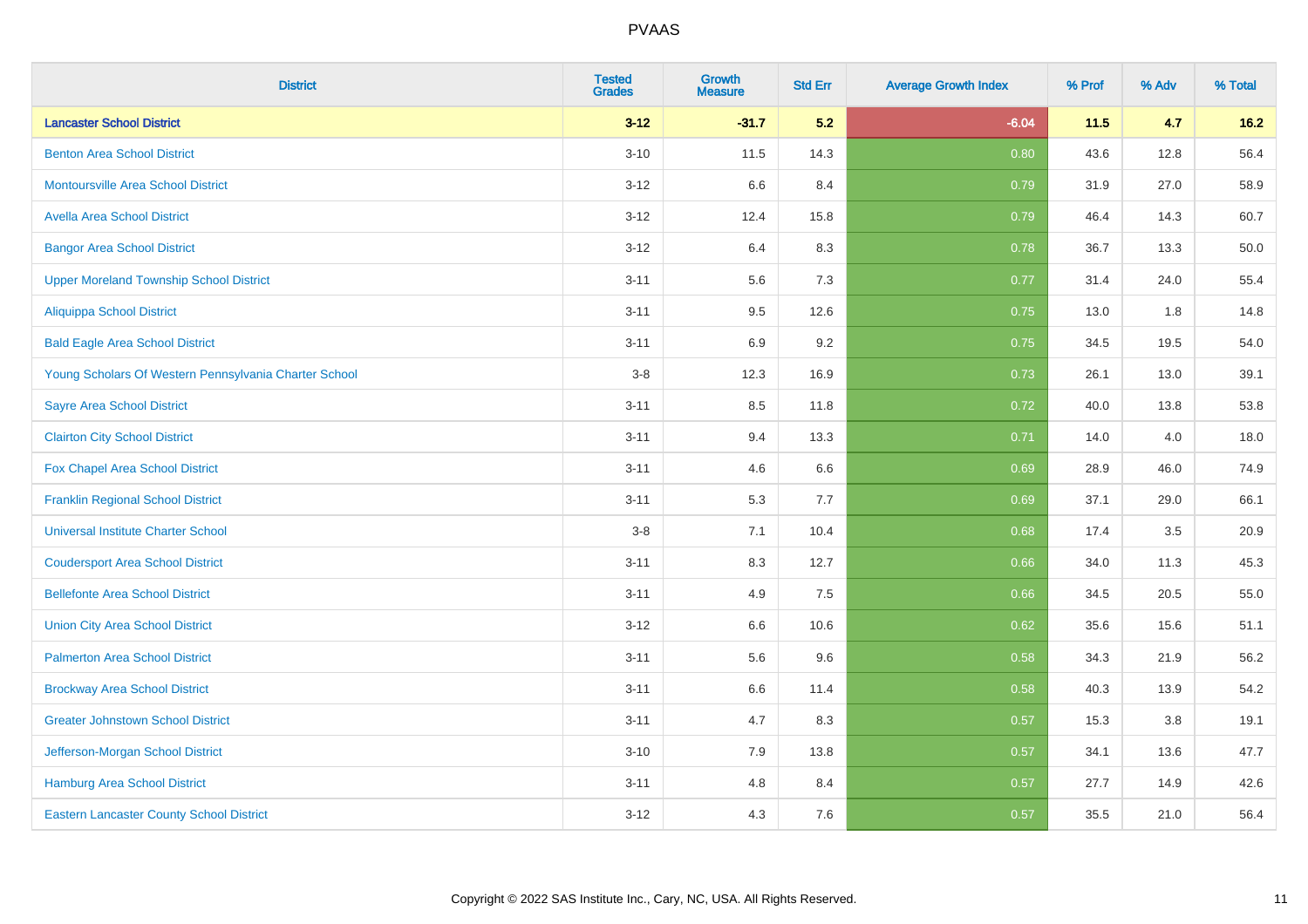| <b>District</b>                                            | <b>Tested</b><br><b>Grades</b> | <b>Growth</b><br><b>Measure</b> | <b>Std Err</b> | <b>Average Growth Index</b> | % Prof | % Adv | % Total |
|------------------------------------------------------------|--------------------------------|---------------------------------|----------------|-----------------------------|--------|-------|---------|
| <b>Lancaster School District</b>                           | $3 - 12$                       | $-31.7$                         | 5.2            | $-6.04$                     | $11.5$ | 4.7   | $16.2$  |
| <b>Souderton Charter School Collaborative</b>              | $3-8$                          | 10.1                            | 18.4           | 0.55                        | 35.3   | 35.3  | 70.6    |
| <b>Shanksville-Stonycreek School District</b>              | $3 - 10$                       | 9.8                             | 17.9           | 0.55                        | 55.6   | 5.6   | 61.1    |
| Propel Charter School-Hazelwood                            | $3-8$                          | 9.3                             | 16.9           | 0.55                        | 8.3    | 4.2   | 12.5    |
| <b>Achievement House Charter School</b>                    | $7 - 11$                       | 7.1                             | 14.1           | 0.50                        | 37.2   | 9.3   | 46.5    |
| <b>Belmont Charter School</b>                              | $3 - 10$                       | 6.4                             | 12.6           | 0.50                        | 9.6    | 0.0   | 9.6     |
| <b>Armstrong School District</b>                           | $3 - 11$                       | $2.8\,$                         | 5.6            | 0.50                        | 34.1   | 22.1  | 56.1    |
| <b>Brownsville Area School District</b>                    | $3 - 12$                       | 5.7                             | 11.7           | 0.49                        | 27.5   | 7.2   | 34.8    |
| <b>Mastery Charter School - Thomas Campus</b>              | $3 - 10$                       | 6.4                             | 13.2           | 0.48                        | 18.0   | 0.0   | 18.0    |
| <b>Bellwood-Antis School District</b>                      | $3 - 10$                       | $4.9\,$                         | 10.2           | 0.48                        | 31.9   | 18.7  | 50.6    |
| <b>Hanover Public School District</b>                      | $3 - 11$                       | 4.5                             | 9.5            | 0.48                        | 19.8   | 15.7  | 35.5    |
| <b>Carlisle Area School District</b>                       | $3 - 11$                       | 3.2                             | 6.9            | 0.47                        | 32.0   | 16.2  | 48.2    |
| Lake-Lehman School District                                | $3 - 11$                       | 4.3                             | 9.4            | 0.46                        | 37.7   | 15.8  | 53.5    |
| <b>Central Fulton School District</b>                      | $3 - 11$                       | 5.9                             | 12.9           | 0.46                        | 38.2   | 16.4  | 54.6    |
| <b>Canon-Mcmillan School District</b>                      | $3 - 11$                       | 2.8                             | 6.1            | 0.45                        | 37.8   | 26.4  | 64.2    |
| Global Leadership Academy Charter School Southwest at Huey | $3-8$                          | 8.9                             | 19.9           | 0.45                        | 7.1    | 0.0   | 7.1     |
| <b>Shaler Area School District</b>                         | $3 - 11$                       | 2.8                             | 6.4            | 0.44                        | 34.6   | 20.1  | 54.6    |
| Southern Columbia Area School District                     | $3 - 11$                       | 4.5                             | 10.2           | 0.44                        | 43.5   | 17.4  | 60.9    |
| <b>Gillingham Charter School</b>                           | $3 - 11$                       | 8.7                             | 19.8           | 0.44                        | 33.3   | 16.7  | 50.0    |
| <b>Grove City Area School District</b>                     | $3 - 12$                       | 3.9                             | 9.2            | 0.43                        | 30.2   | 31.9  | 62.2    |
| <b>Towanda Area School District</b>                        | $3 - 11$                       | 4.1                             | 9.5            | 0.43                        | 32.5   | 14.5  | 47.0    |
| <b>Mifflinburg Area School District</b>                    | $3 - 11$                       | 4.1                             | 9.9            | 0.42                        | 46.2   | 18.3  | 64.4    |
| <b>Conewago Valley School District</b>                     | $3 - 12$                       | 2.6                             | 6.4            | 0.41                        | 36.1   | 19.9  | 56.0    |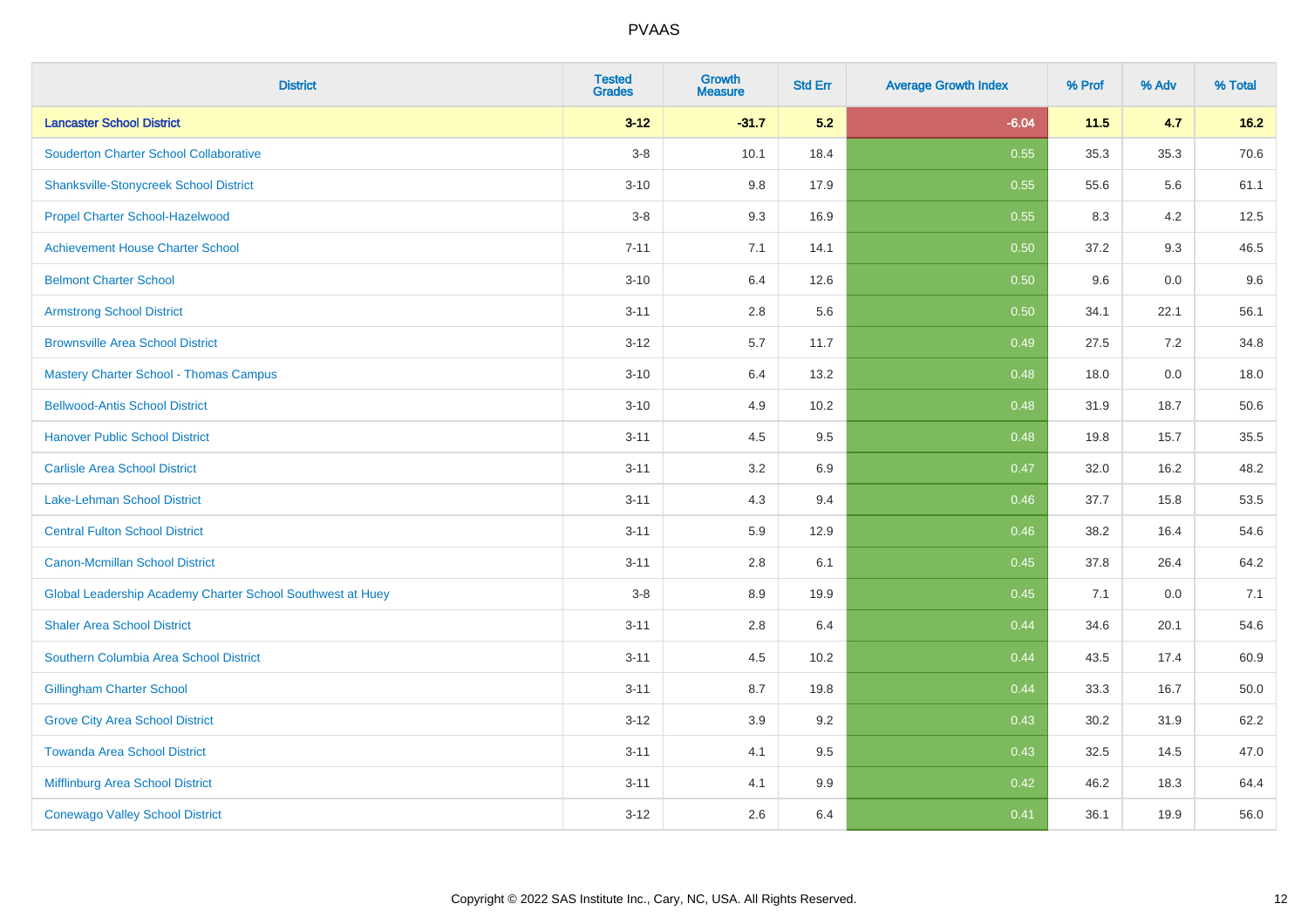| <b>District</b>                                     | <b>Tested</b><br><b>Grades</b> | Growth<br><b>Measure</b> | <b>Std Err</b> | <b>Average Growth Index</b> | % Prof | % Adv | % Total |
|-----------------------------------------------------|--------------------------------|--------------------------|----------------|-----------------------------|--------|-------|---------|
| <b>Lancaster School District</b>                    | $3 - 12$                       | $-31.7$                  | 5.2            | $-6.04$                     | 11.5   | 4.7   | $16.2$  |
| <b>Union School District</b>                        | $3 - 12$                       | 5.5                      | 13.7           | 0.40                        | 35.6   | 13.3  | 48.9    |
| South Western School District                       | $3 - 12$                       | 2.5                      | 6.3            | 0.40                        | 37.7   | 18.0  | 55.7    |
| <b>Southeast Delco School District</b>              | $3 - 10$                       | 3.8                      | 9.5            | 0.40                        | 15.4   | 7.7   | 23.1    |
| <b>Pequea Valley School District</b>                | $3 - 11$                       | 4.1                      | 10.1           | 0.40                        | 24.2   | 21.2  | 45.4    |
| Young Scholars Charter School                       | $6 - 8$                        | 4.6                      | 11.3           | 0.40                        | 11.7   | 0.0   | 11.7    |
| Mariana Bracetti Academy Charter School             | $3 - 10$                       | 6.1                      | 15.7           | 0.39                        | 15.6   | 0.0   | 15.6    |
| <b>Montrose Area School District</b>                | $3 - 10$                       | 4.1                      | 10.8           | 0.38                        | 42.9   | 14.3  | 57.1    |
| <b>Salisbury Township School District</b>           | $3 - 11$                       | 4.2                      | 11.0           | 0.38                        | 32.9   | 18.8  | 51.8    |
| <b>Jamestown Area School District</b>               | $3 - 11$                       | 6.9                      | 18.5           | 0.37                        | 23.8   | 19.0  | 42.9    |
| Mastery Charter School - Shoemaker Campus           | $7 - 10$                       | 6.6                      | 17.9           | 0.37                        | 26.3   | 0.0   | 26.3    |
| <b>Environmental Charter School At Frick Park</b>   | $3-9$                          | 4.2                      | 12.1           | 0.35                        | 27.1   | 15.7  | 42.9    |
| <b>Pittston Area School District</b>                | $3 - 11$                       | 4.5                      | 13.5           | 0.33                        | 29.1   | 9.1   | 38.2    |
| <b>Hermitage School District</b>                    | $3 - 12$                       | 2.9                      | 8.6            | 0.33                        | 33.8   | 27.7  | 61.5    |
| <b>Otto-Eldred School District</b>                  | $3 - 11$                       | 4.2                      | 13.1           | 0.32                        | 22.9   | 18.8  | 41.7    |
| <b>Milton Area School District</b>                  | $3 - 11$                       | 2.8                      | 9.0            | 0.31                        | 31.8   | 19.0  | 50.8    |
| <b>Palisades School District</b>                    | $3 - 11$                       | 2.8                      | 10.6           | 0.27                        | 33.0   | 19.3  | 52.3    |
| <b>Hampton Township School District</b>             | $3 - 11$                       | 2.1                      | 7.9            | 0.27                        | 35.8   | 40.5  | 76.3    |
| Howard Gardner Multiple Intelligence Charter School | $3-8$                          | 4.3                      | 16.3           | 0.26                        | 48.2   | 14.8  | 63.0    |
| <b>Independence Charter School</b>                  | $3 - 8$                        | 3.3                      | 12.6           | 0.26                        | 32.1   | 17.0  | 49.1    |
| <b>Tidioute Community Charter School</b>            | $3 - 11$                       | 4.1                      | 15.9           | 0.26                        | 18.5   | 3.7   | 22.2    |
| <b>Warrior Run School District</b>                  | $3 - 11$                       | 2.6                      | 10.4           | 0.25                        | 34.4   | 14.4  | 48.9    |
| Johnsonburg Area School District                    | $3 - 11$                       | 3.4                      | 13.6           | 0.25                        | 38.6   | 20.4  | 59.1    |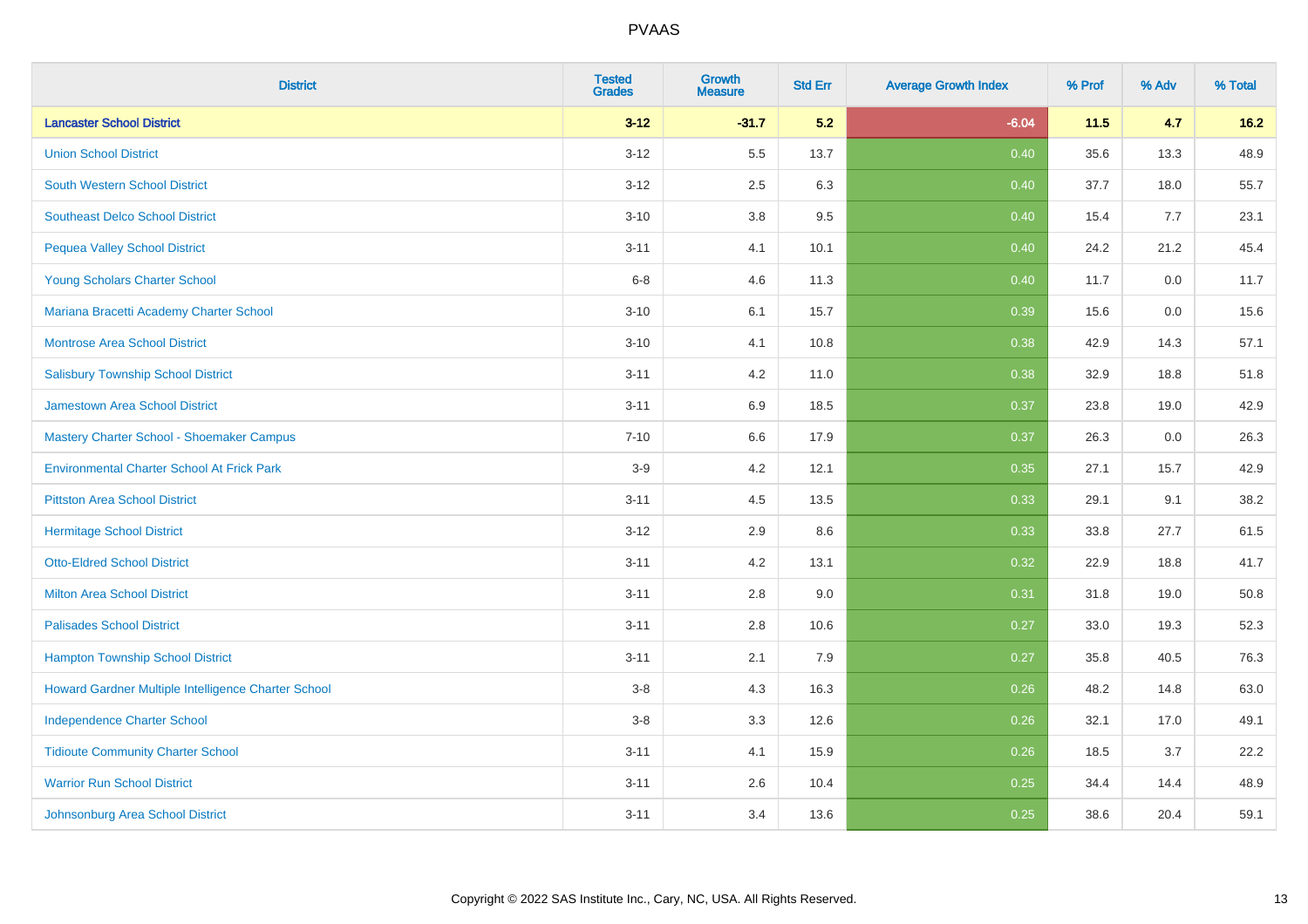| <b>District</b>                                              | <b>Tested</b><br><b>Grades</b> | Growth<br><b>Measure</b> | <b>Std Err</b> | <b>Average Growth Index</b> | % Prof | % Adv | % Total |
|--------------------------------------------------------------|--------------------------------|--------------------------|----------------|-----------------------------|--------|-------|---------|
| <b>Lancaster School District</b>                             | $3-12$                         | $-31.7$                  | 5.2            | $-6.04$                     | 11.5   | 4.7   | $16.2$  |
| <b>Greencastle-Antrim School District</b>                    | $3 - 11$                       | 1.7                      | 6.9            | 0.25                        | 41.7   | 18.9  | 60.5    |
| <b>Carmichaels Area School District</b>                      | $3 - 10$                       | 2.9                      | 11.5           | 0.25                        | 33.8   | 7.0   | 40.8    |
| <b>Crestwood School District</b>                             | $3 - 11$                       | 2.0                      | 9.1            | 0.22                        | 33.8   | 23.8  | 57.7    |
| <b>Troy Area School District</b>                             | $3 - 10$                       | 1.9                      | 9.4            | 0.20                        | 35.0   | 14.5  | 49.6    |
| <b>Avonworth School District</b>                             | $3 - 10$                       | 1.8                      | 9.3            | 0.19                        | 43.5   | 24.4  | 67.8    |
| <b>Allegheny Valley School District</b>                      | $3 - 11$                       | 2.2                      | 11.9           | 0.18                        | 32.8   | 23.0  | 55.7    |
| <b>Bethlehem-Center School District</b>                      | $3 - 10$                       | 2.1                      | 12.3           | 0.17                        | 32.8   | 6.6   | 39.3    |
| Hatboro-Horsham School District                              | $3 - 11$                       | 1.1                      | 6.6            | 0.16                        | 33.3   | 20.3  | 53.6    |
| <b>Propel Charter School-Homestead</b>                       | $3 - 11$                       | 1.8                      | 14.0           | 0.13                        | 14.6   | 2.4   | 17.1    |
| <b>Austin Area School District</b>                           | $3 - 11$                       | 2.2                      | 18.5           | 0.12                        | 50.0   | 12.5  | 62.5    |
| <b>Chester-Upland School District</b>                        | $3 - 11$                       | 1.2                      | 12.1           | 0.10                        | 4.4    | 0.0   | 4.4     |
| Northampton Area School District                             | $3 - 11$                       | $1.2$                    | 12.5           | 0.10                        | 44.1   | 5.1   | 49.2    |
| <b>Stroudsburg Area School District</b>                      | $3 - 11$                       | 0.7                      | 7.6            | 0.09                        | 36.6   | 15.0  | 51.6    |
| <b>Carlynton School District</b>                             | $3 - 11$                       | 1.0                      | 11.5           | 0.09                        | 29.0   | 15.8  | 44.7    |
| <b>Central PA Digital Learning Foundation Charter School</b> | $3 - 11$                       | 1.7                      | 20.2           | 0.08                        | 27.3   | 0.0   | 27.3    |
| <b>Chartiers-Houston School District</b>                     | $3 - 10$                       | 0.9                      | 12.0           | 0.08                        | 36.9   | 23.1  | 60.0    |
| <b>Northgate School District</b>                             | $3 - 11$                       | 1.1                      | 13.0           | 0.08                        | 25.5   | 23.5  | 49.0    |
| <b>Riverside School District</b>                             | $3 - 11$                       | 0.7                      | 9.5            | 0.08                        | 30.9   | 12.7  | 43.6    |
| <b>Greenville Area School District</b>                       | $3 - 11$                       | 0.8                      | 11.2           | 0.07                        | 35.0   | 12.5  | 47.5    |
| <b>Keystone Academy Charter School</b>                       | $3-8$                          | 0.7                      | 12.0           | 0.06                        | 28.8   | 10.2  | 39.0    |
| <b>Cameron County School District</b>                        | $3 - 12$                       | 0.8                      | 14.7           | 0.05                        | 40.0   | 8.6   | 48.6    |
| <b>Shade-Central City School District</b>                    | $3 - 11$                       | 0.9                      | 17.0           | 0.05                        | 33.3   | 16.7  | 50.0    |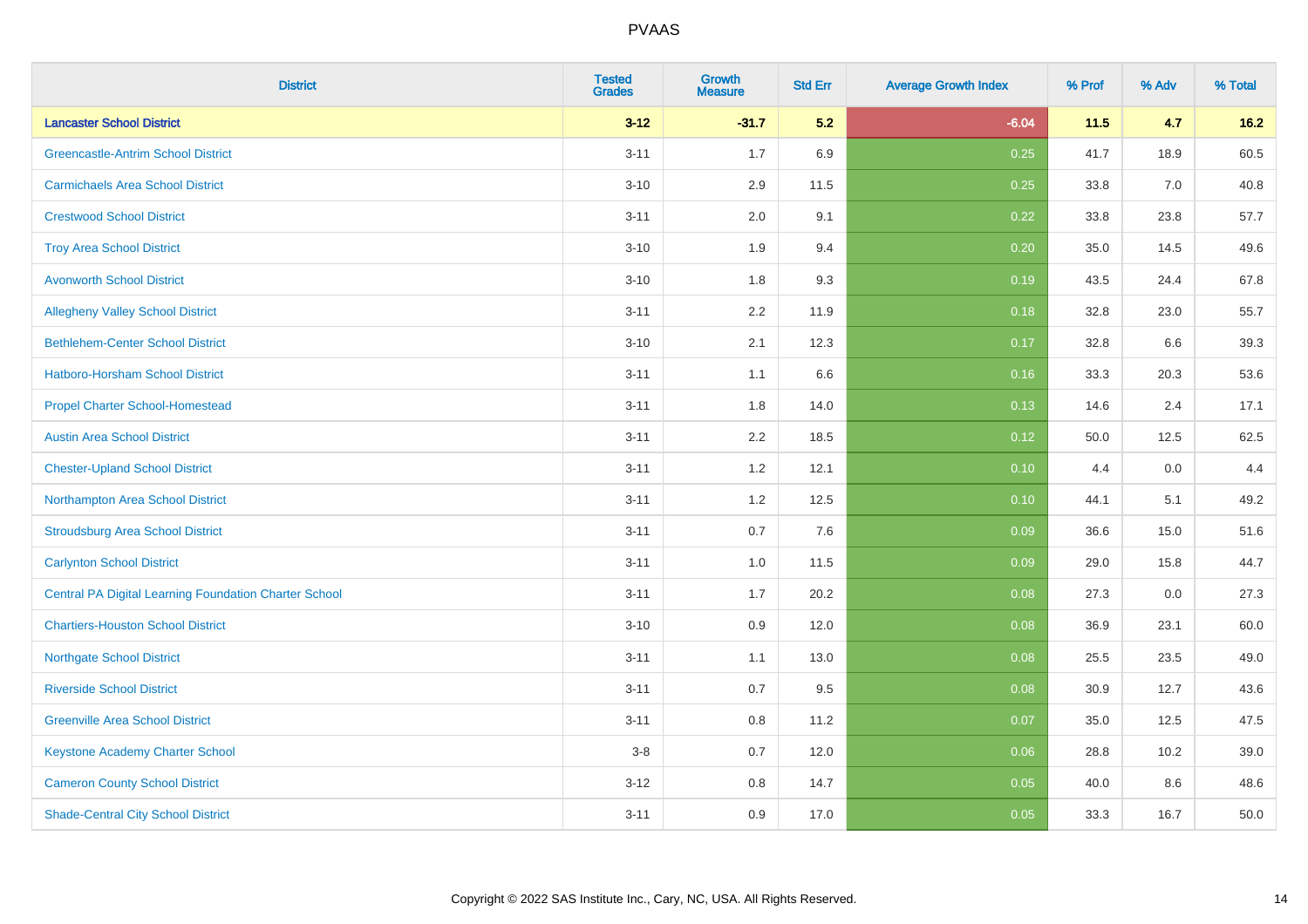| <b>District</b>                                  | <b>Tested</b><br><b>Grades</b> | Growth<br><b>Measure</b> | <b>Std Err</b> | <b>Average Growth Index</b> | % Prof | % Adv | % Total |
|--------------------------------------------------|--------------------------------|--------------------------|----------------|-----------------------------|--------|-------|---------|
| <b>Lancaster School District</b>                 | $3 - 12$                       | $-31.7$                  | 5.2            | $-6.04$                     | 11.5   | 4.7   | $16.2$  |
| <b>Keystone Central School District</b>          | $3 - 11$                       | $0.2\,$                  | 6.4            | 0.04                        | 27.9   | 10.7  | 38.6    |
| <b>Midland Borough School District</b>           | $3 - 8$                        | $0.5\,$                  | 17.5           | 0.03                        | 23.8   | 4.8   | 28.6    |
| Saint Clair Area School District                 | $3 - 8$                        | 0.3                      | 14.0           | 0.02                        | 36.6   | 7.3   | 43.9    |
| <b>Tulpehocken Area School District</b>          | $3 - 12$                       | 0.2                      | 9.5            | 0.02                        | 30.4   | 23.2  | 53.6    |
| <b>Sto-Rox School District</b>                   | $3 - 10$                       | 0.4                      | 16.9           | 0.02                        | 8.3    | 0.0   | 8.3     |
| First Philadelphia Preparatory Charter School    | $3-8$                          | 0.1                      | 11.2           | 0.01                        | 28.0   | 1.3   | 29.3    |
| <b>Frederick Douglass Mastery Charter School</b> | $3 - 8$                        | 0.1                      | 16.1           | 0.01                        | 11.5   | 3.8   | 15.4    |
| <b>Ferndale Area School District</b>             | $3 - 10$                       | $-0.0$                   | 13.5           | $-0.00$                     | 30.4   | 17.4  | 47.8    |
| <b>Highlands School District</b>                 | $3 - 11$                       | $-0.0$                   | 8.4            | $-0.00$                     | 30.9   | 12.8  | 43.6    |
| <b>Richland School District</b>                  | $3 - 11$                       | $-0.1$                   | 9.7            | $-0.01$                     | 34.0   | 30.2  | 64.2    |
| <b>Manheim Central School District</b>           | $3 - 11$                       | $-0.1$                   | 7.7            | $-0.01$                     | 31.5   | 23.6  | 55.1    |
| South Allegheny School District                  | $3 - 11$                       | $-0.3$                   | 14.2           | $-0.02$                     | 25.6   | 28.2  | 53.8    |
| <b>Lakeland School District</b>                  | $3 - 11$                       | $-0.2$                   | 10.4           | $-0.02$                     | 31.8   | 14.8  | 46.6    |
| Aspira Bilingual Cyber Charter School            | $3 - 11$                       | $-0.4$                   | 17.3           | $-0.02$                     | 4.0    | 0.0   | 4.0     |
| Jersey Shore Area School District                | $3 - 11$                       | $-0.3$                   | 7.6            | $-0.03$                     | 35.9   | 16.6  | 52.5    |
| <b>Pottsville Area School District</b>           | $3 - 12$                       | $-0.3$                   | 7.9            | $-0.03$                     | 30.4   | 9.9   | 40.4    |
| <b>Marion Center Area School District</b>        | $3 - 10$                       | $-0.3$                   | 10.1           | $-0.03$                     | 36.2   | 25.5  | 61.7    |
| <b>KIPP West Philadelphia Charter School</b>     | $3 - 8$                        | $-0.7$                   | 18.0           | $-0.03$                     | 15.8   | 0.0   | 15.8    |
| Wilmington Area School District                  | $3 - 11$                       | $-0.6$                   | 12.8           | $-0.04$                     | 30.9   | 18.2  | 49.1    |
| <b>Easton Area School District</b>               | $3 - 12$                       | $-0.4$                   | 6.7            | $-0.06$                     | 20.9   | 14.6  | 35.4    |
| <b>Bensalem Township School District</b>         | $3 - 11$                       | $-0.4$                   | 6.1            | $-0.06$                     | 27.1   | 13.2  | 40.4    |
| <b>Sullivan County School District</b>           | $3 - 10$                       | $-1.2$                   | 15.4           | $-0.07$                     | 27.3   | 12.1  | 39.4    |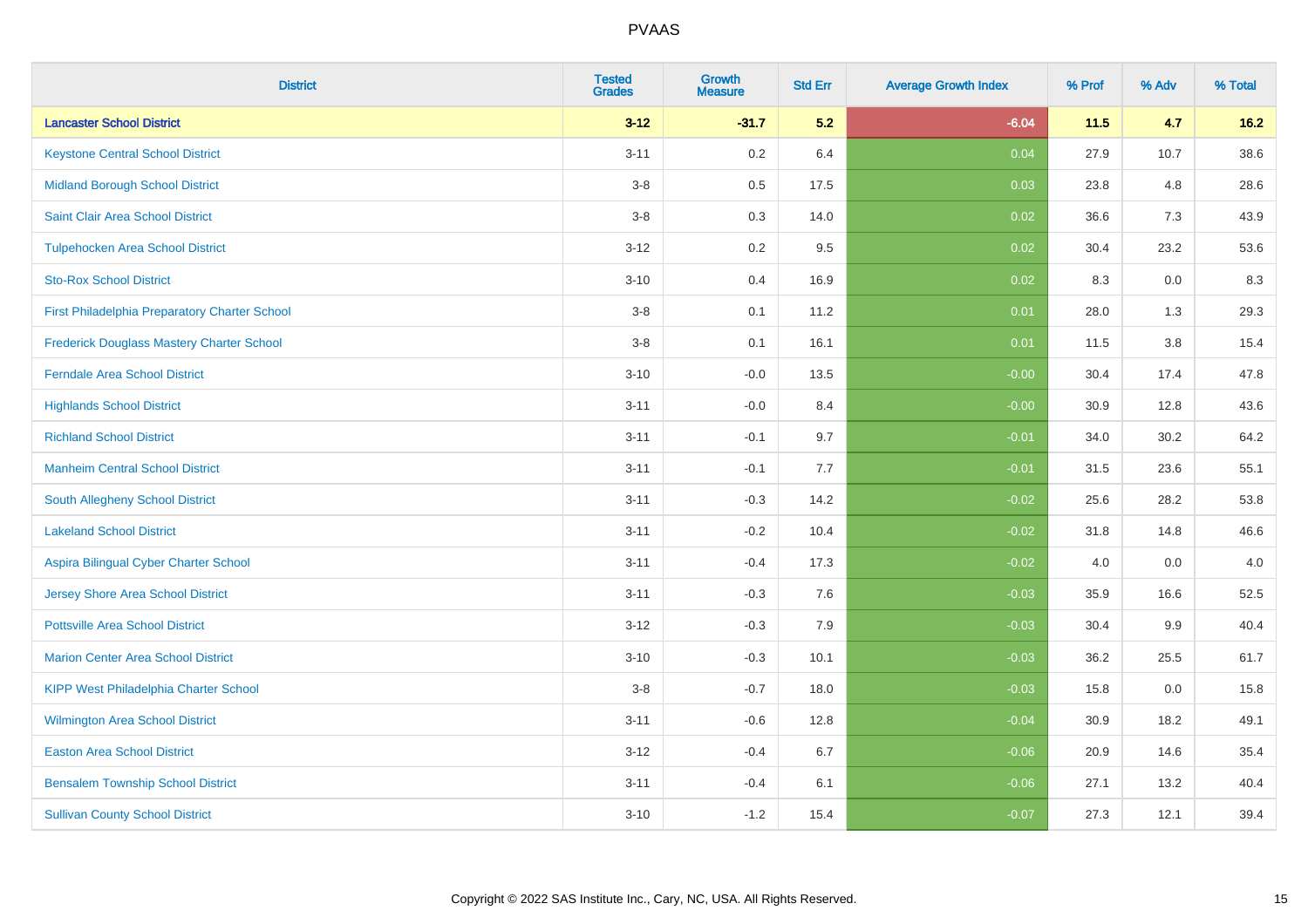| <b>District</b>                                | <b>Tested</b><br><b>Grades</b> | Growth<br><b>Measure</b> | <b>Std Err</b> | <b>Average Growth Index</b> | % Prof | % Adv | % Total |
|------------------------------------------------|--------------------------------|--------------------------|----------------|-----------------------------|--------|-------|---------|
| <b>Lancaster School District</b>               | $3-12$                         | $-31.7$                  | 5.2            | $-6.04$                     | 11.5   | 4.7   | 16.2    |
| <b>Greater Latrobe School District</b>         | $3 - 11$                       | $-0.6$                   | 7.2            | $-0.08$                     | 36.7   | 27.9  | 64.6    |
| <b>School Lane Charter School</b>              | $3 - 11$                       | $-1.1$                   | 12.1           | $-0.08$                     | 34.4   | 16.4  | 50.8    |
| <b>Wayne Highlands School District</b>         | $3 - 11$                       | $-0.8$                   | 8.0            | $-0.10$                     | 38.0   | 20.2  | 58.3    |
| Philadelphia Performing Arts Charter School    | $3-9$                          | $-1.3$                   | 13.0           | $-0.10$                     | 36.7   | 22.4  | 59.2    |
| <b>Wallenpaupack Area School District</b>      | $3 - 11$                       | $-1.1$                   | 8.9            | $-0.11$                     | 33.8   | 14.1  | 47.9    |
| <b>Panther Valley School District</b>          | $3 - 12$                       | $-1.2$                   | 9.9            | $-0.11$                     | 28.8   | 8.6   | 37.5    |
| <b>Rose Tree Media School District</b>         | $3 - 10$                       | $-1.0$                   | 7.1            | $-0.13$                     | 41.7   | 32.3  | 74.0    |
| <b>Collegium Charter School</b>                | $3 - 10$                       | $-1.6$                   | 8.4            | $-0.18$                     | 21.9   | 8.9   | 30.8    |
| <b>West Chester Area School District</b>       | $3 - 11$                       | $-1.0$                   | 5.5            | $-0.18$                     | 36.3   | 33.1  | 69.4    |
| <b>Riverside Beaver County School District</b> | $3 - 11$                       | $-2.0$                   | 10.0           | $-0.19$                     | 24.2   | 28.4  | 52.6    |
| <b>South Butler County School District</b>     | $3 - 10$                       | $-1.8$                   | 8.8            | $-0.20$                     | 49.2   | 16.4  | 65.6    |
| <b>Antietam School District</b>                | $3 - 10$                       | $-2.8$                   | 13.5           | $-0.20$                     | 23.5   | 3.9   | 27.4    |
| <b>Brentwood Borough School District</b>       | $3 - 11$                       | $-2.3$                   | 11.4           | $-0.20$                     | 33.3   | 13.9  | 47.2    |
| <b>New Day Charter School</b>                  | $7 - 11$                       | $-3.9$                   | 18.8           | $-0.20$                     | 11.8   | 0.0   | 11.8    |
| <b>Forest Area School District</b>             | $3 - 11$                       | $-3.4$                   | 15.8           | $-0.21$                     | 43.8   | 12.5  | 56.2    |
| <b>Russell Byers Charter School</b>            | $3-8$                          | $-3.1$                   | 13.5           | $-0.22$                     | 13.0   | 0.0   | 13.0    |
| <b>Lower Dauphin School District</b>           | $3 - 11$                       | $-1.7$                   | 7.0            | $-0.24$                     | 27.2   | 22.6  | 49.8    |
| Esperanza Cyber Charter School                 | $3 - 11$                       | $-4.0$                   | 15.7           | $-0.25$                     | 6.2    | 0.0   | $6.2\,$ |
| <b>East Allegheny School District</b>          | $3 - 11$                       | $-3.0$                   | 10.5           | $-0.28$                     | 14.1   | 12.0  | 26.1    |
| <b>Vision Academy Charter School</b>           | $3-8$                          | $-5.0$                   | 17.4           | $-0.28$                     | 14.3   | 4.8   | 19.0    |
| <b>Connellsville Area School District</b>      | $3 - 11$                       | $-1.9$                   | 6.4            | $-0.29$                     | 33.3   | 11.0  | 44.3    |
| <b>West Shore School District</b>              | $3 - 12$                       | $-1.4$                   | 4.9            | $-0.29$                     | 26.2   | 21.6  | 47.9    |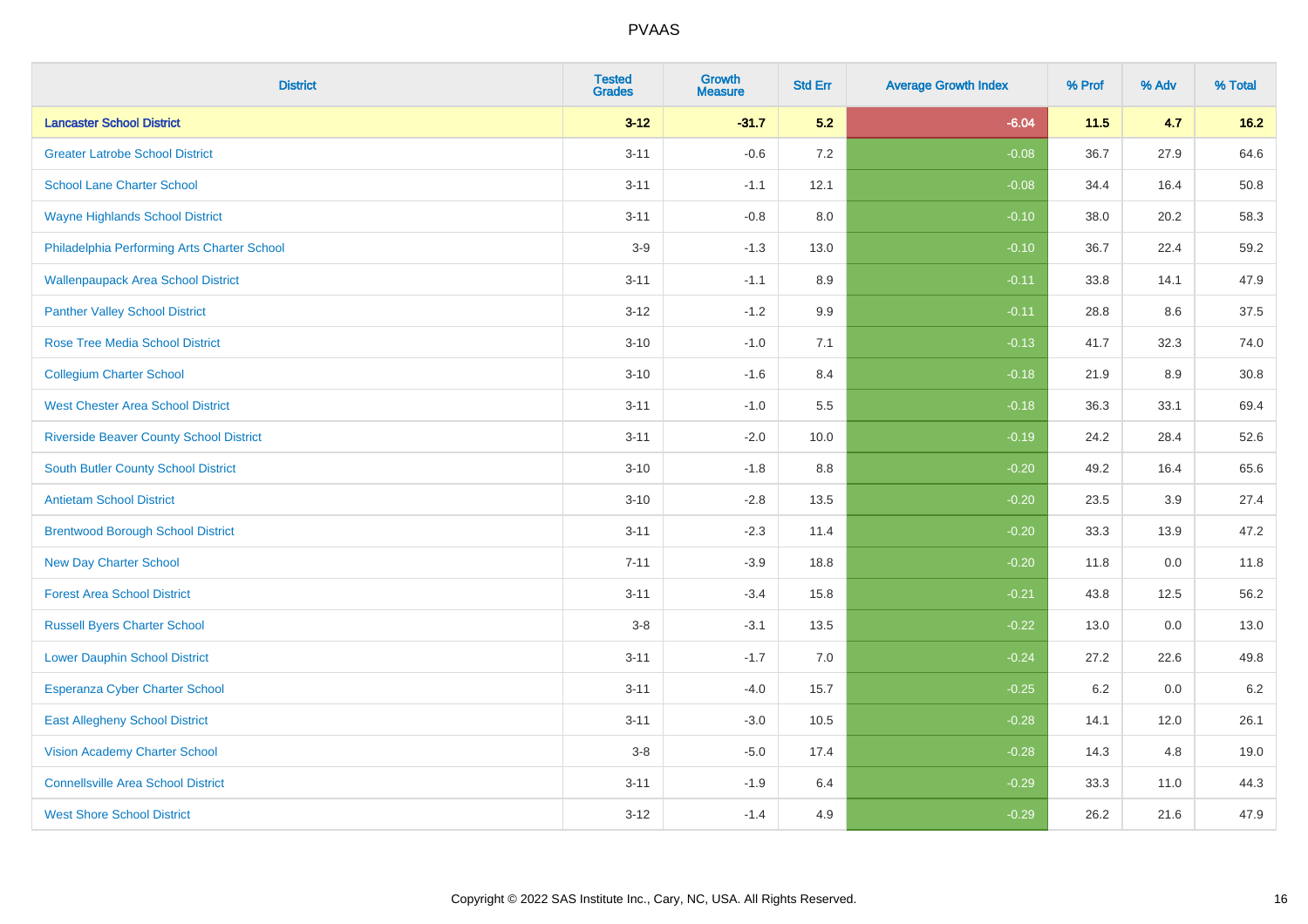| <b>District</b>                           | <b>Tested</b><br><b>Grades</b> | Growth<br><b>Measure</b> | <b>Std Err</b> | <b>Average Growth Index</b> | % Prof | % Adv   | % Total |
|-------------------------------------------|--------------------------------|--------------------------|----------------|-----------------------------|--------|---------|---------|
| <b>Lancaster School District</b>          | $3-12$                         | $-31.7$                  | 5.2            | $-6.04$                     | 11.5   | 4.7     | $16.2$  |
| <b>Conrad Weiser Area School District</b> | $3 - 11$                       | $-2.5$                   | 7.3            | $-0.34$                     | 27.2   | 8.9     | 36.1    |
| <b>Hanover Area School District</b>       | $3 - 11$                       | $-5.6$                   | 15.8           | $-0.35$                     | 11.8   | 2.9     | 14.7    |
| Palmyra Area School District              | $3 - 11$                       | $-2.5$                   | 6.8            | $-0.36$                     | 39.4   | 25.4    | 64.8    |
| <b>Cornell School District</b>            | $3 - 11$                       | $-5.5$                   | 14.6           | $-0.37$                     | 21.6   | 13.5    | 35.1    |
| <b>Purchase Line School District</b>      | $3 - 12$                       | $-4.9$                   | 12.5           | $-0.38$                     | 25.9   | 5.2     | 31.0    |
| <b>Claysburg-Kimmel School District</b>   | $3 - 11$                       | $-4.9$                   | 12.3           | $-0.39$                     | 38.6   | 12.3    | 50.9    |
| <b>Punxsutawney Area School District</b>  | $3 - 11$                       | $-3.7$                   | 9.0            | $-0.40$                     | 33.9   | 12.6    | 46.5    |
| <b>Blue Mountain School District</b>      | $3 - 10$                       | $-3.4$                   | 8.3            | $-0.40$                     | 41.8   | 21.2    | 63.0    |
| <b>Reynolds School District</b>           | $3 - 10$                       | $-4.7$                   | 11.6           | $-0.40$                     | 33.3   | 12.1    | 45.4    |
| <b>Minersville Area School District</b>   | $3 - 11$                       | $-4.6$                   | 11.6           | $-0.40$                     | 37.0   | 8.2     | 45.2    |
| <b>Evergreen Community Charter School</b> | $6 - 11$                       | $-8.7$                   | 20.2           | $-0.42$                     | 41.7   | 16.7    | 58.3    |
| <b>Montour School District</b>            | $3 - 11$                       | $-3.4$                   | 7.6            | $-0.44$                     | 37.8   | 33.7    | 71.4    |
| <b>Propel Charter School-Montour</b>      | $3 - 10$                       | $-5.4$                   | 11.9           | $-0.45$                     | 17.5   | 4.8     | 22.2    |
| <b>Tacony Academy Charter School</b>      | $3 - 11$                       | $-6.7$                   | 14.7           | $-0.45$                     | 20.0   | 2.9     | 22.9    |
| <b>Dover Area School District</b>         | $3 - 12$                       | $-3.2$                   | 6.9            | $-0.46$                     | 34.2   | 17.1    | 51.3    |
| <b>Farrell Area School District</b>       | $3 - 11$                       | $-6.7$                   | 14.5           | $-0.46$                     | 18.4   | 7.9     | 26.3    |
| <b>Gateway School District</b>            | $3 - 11$                       | $-3.5$                   | 7.4            | $-0.46$                     | 34.4   | 21.0    | 55.5    |
| Penns Valley Area School District         | $3 - 12$                       | $-4.6$                   | 9.7            | $-0.47$                     | 32.1   | 22.6    | 54.7    |
| <b>Clearfield Area School District</b>    | $3 - 10$                       | $-4.2$                   | 8.6            | $-0.48$                     | 24.3   | 9.3     | 33.6    |
| <b>Mckeesport Area School District</b>    | $3-12$                         | $-3.8$                   | 7.6            | $-0.49$                     | 13.2   | 4.8     | 18.0    |
| <b>Eastern York School District</b>       | $3 - 11$                       | $-3.8$                   | 7.5            | $-0.50$                     | 37.3   | 21.6    | 58.9    |
| Antonia Pantoja Community Charter School  | $3 - 8$                        | $-7.5$                   | 14.7           | $-0.50$                     | 22.2   | $2.8\,$ | 25.0    |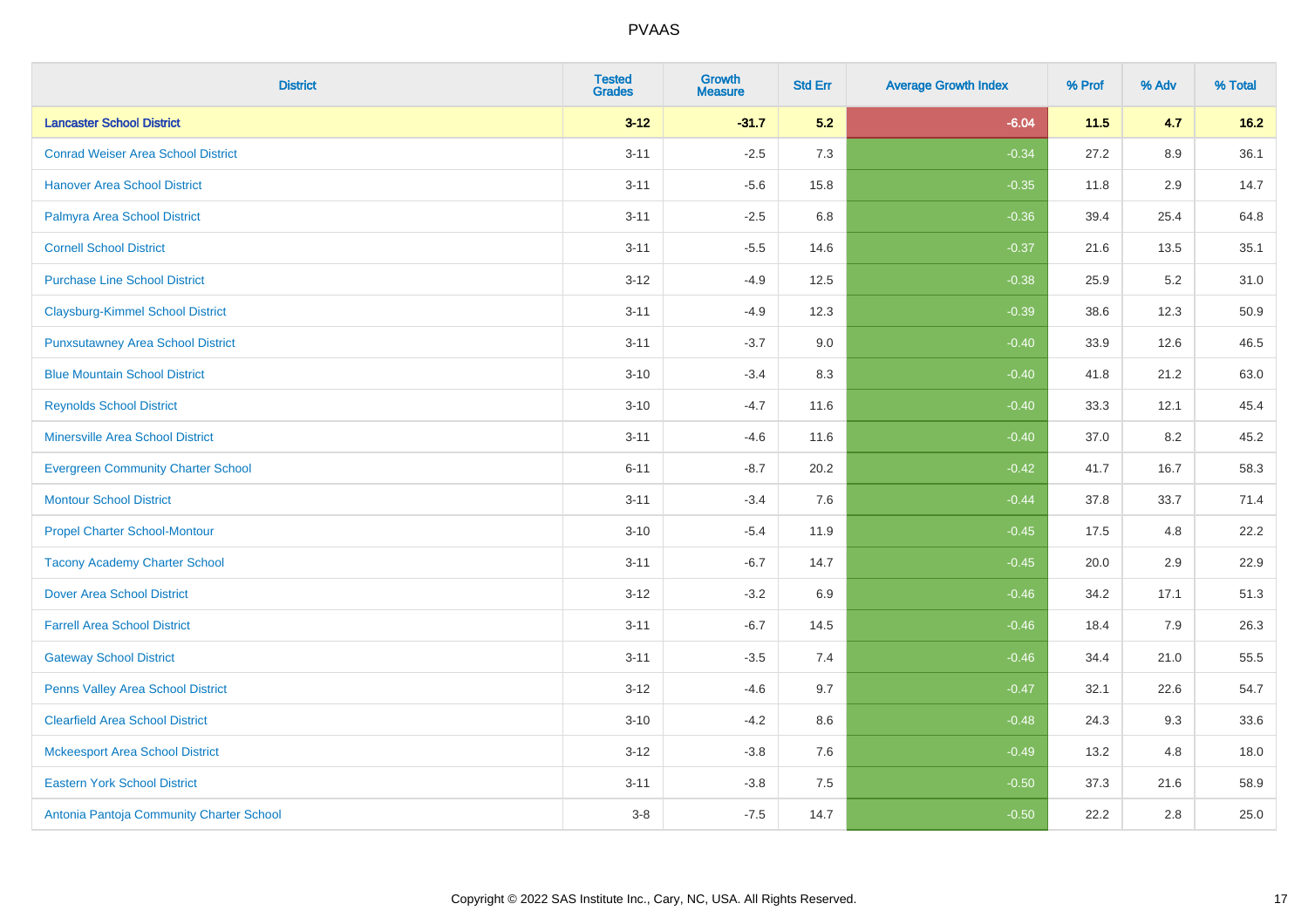| <b>District</b>                                    | <b>Tested</b><br><b>Grades</b> | <b>Growth</b><br><b>Measure</b> | <b>Std Err</b> | <b>Average Growth Index</b> | % Prof | % Adv | % Total |
|----------------------------------------------------|--------------------------------|---------------------------------|----------------|-----------------------------|--------|-------|---------|
| <b>Lancaster School District</b>                   | $3 - 12$                       | $-31.7$                         | 5.2            | $-6.04$                     | 11.5   | 4.7   | $16.2$  |
| Jeannette City School District                     | $3 - 11$                       | $-6.6$                          | 12.9           | $-0.51$                     | 36.5   | 7.7   | 44.2    |
| <b>Propel Charter School-Northside</b>             | $3-8$                          | $-7.5$                          | 14.1           | $-0.52$                     | 7.7    | 2.6   | 10.3    |
| Millersburg Area School District                   | $3 - 11$                       | $-6.5$                          | 12.0           | $-0.53$                     | 37.1   | 14.5  | 51.6    |
| <b>Blue Ridge School District</b>                  | $3 - 11$                       | $-6.2$                          | 11.6           | $-0.53$                     | 42.9   | 14.3  | 57.1    |
| <b>Southern Fulton School District</b>             | $3 - 11$                       | $-7.4$                          | 13.9           | $-0.53$                     | 26.1   | 23.9  | 50.0    |
| <b>Red Lion Area School District</b>               | $3 - 11$                       | $-3.8$                          | 7.0            | $-0.54$                     | 26.9   | 15.9  | 42.7    |
| <b>Williams Valley School District</b>             | $3 - 11$                       | $-7.0$                          | 11.8           | $-0.59$                     | 32.8   | 12.5  | 45.3    |
| Lackawanna Trail School District                   | $3 - 10$                       | $-6.7$                          | 11.2           | $-0.60$                     | 33.3   | 16.0  | 49.3    |
| <b>Turkeyfoot Valley Area School District</b>      | $3 - 12$                       | $-10.4$                         | 16.8           | $-0.61$                     | 13.0   | 13.0  | 26.1    |
| South Williamsport Area School District            | $3 - 10$                       | $-6.4$                          | 10.3           | $-0.62$                     | 37.2   | 11.6  | 48.8    |
| <b>Penn-Trafford School District</b>               | $3 - 11$                       | $-4.1$                          | 6.5            | $-0.62$                     | 36.4   | 27.1  | 63.6    |
| <b>Galeton Area School District</b>                | $3 - 11$                       | $-11.2$                         | 18.0           | $-0.62$                     | 30.0   | 5.0   | 35.0    |
| <b>Dubois Area School District</b>                 | $3 - 11$                       | $-4.2$                          | 6.6            | $-0.63$                     | 28.6   | 18.2  | 46.8    |
| <b>Northeast Bradford School District</b>          | $3 - 10$                       | $-7.8$                          | 12.4           | $-0.63$                     | 35.1   | 15.8  | 50.9    |
| <b>Keystone Education Center Charter School</b>    | $3 - 12$                       | $-12.4$                         | 19.4           | $-0.63$                     | 7.1    | 0.0   | 7.1     |
| <b>Mastery Charter School-Cleveland Elementary</b> | $3-8$                          | $-11.1$                         | 17.4           | $-0.63$                     | 4.6    | 4.6   | 9.1     |
| Jim Thorpe Area School District                    | $3 - 11$                       | $-5.9$                          | 9.3            | $-0.63$                     | 33.1   | 9.4   | 42.5    |
| <b>Elk Lake School District</b>                    | $3 - 11$                       | $-7.0$                          | 10.9           | $-0.64$                     | 30.5   | 13.4  | 43.9    |
| <b>New Foundations Charter School</b>              | $3 - 11$                       | $-7.0$                          | 10.8           | $-0.65$                     | 25.0   | 7.1   | 32.1    |
| Urban Pathways 6-12 Charter School                 | $6 - 11$                       | $-11.8$                         | 17.9           | $-0.65$                     | 5.3    | 0.0   | 5.3     |
| <b>Delaware Valley School District</b>             | $3 - 11$                       | $-4.4$                          | 6.7            | $-0.66$                     | 39.4   | 21.4  | 60.9    |
| <b>Wyoming Area School District</b>                | $3 - 10$                       | $-6.3$                          | 9.5            | $-0.66$                     | 35.1   | 18.4  | 53.5    |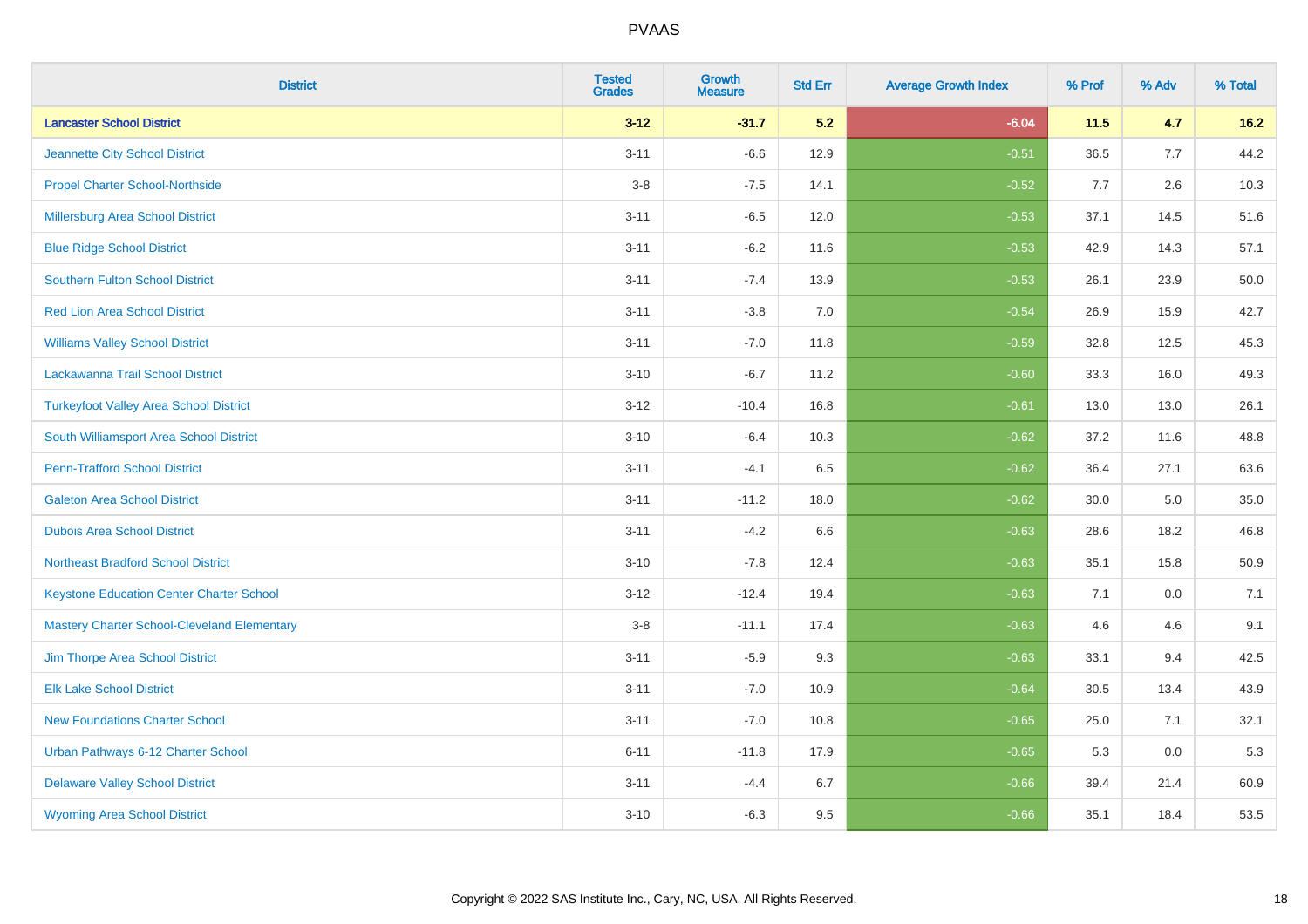| <b>District</b>                                        | <b>Tested</b><br><b>Grades</b> | <b>Growth</b><br><b>Measure</b> | <b>Std Err</b> | <b>Average Growth Index</b> | % Prof | % Adv | % Total |
|--------------------------------------------------------|--------------------------------|---------------------------------|----------------|-----------------------------|--------|-------|---------|
| <b>Lancaster School District</b>                       | $3 - 12$                       | $-31.7$                         | 5.2            | $-6.04$                     | 11.5   | 4.7   | $16.2$  |
| <b>Charleroi School District</b>                       | $3 - 11$                       | $-6.7$                          | 10.1           | $-0.66$                     | 34.4   | 7.5   | 41.9    |
| <b>North Star School District</b>                      | $3 - 11$                       | $-6.9$                          | 10.2           | $-0.67$                     | 32.6   | 22.8  | 55.4    |
| <b>Northwest Area School District</b>                  | $3 - 10$                       | $-8.4$                          | 12.5           | $-0.67$                     | 38.2   | 9.1   | 47.3    |
| <b>Yough School District</b>                           | $3 - 10$                       | $-6.3$                          | 9.0            | $-0.70$                     | 32.5   | 13.0  | 45.5    |
| <b>Radnor Township School District</b>                 | $3 - 12$                       | $-5.9$                          | 8.3            | $-0.71$                     | 42.0   | 39.2  | 81.2    |
| <b>Pine-Richland School District</b>                   | $3 - 11$                       | $-4.3$                          | 5.9            | $-0.72$                     | 39.9   | 36.3  | 76.2    |
| <b>Wellsboro Area School District</b>                  | $3 - 11$                       | $-7.6$                          | 10.3           | $-0.73$                     | 35.7   | 23.5  | 59.2    |
| <b>Jenkintown School District</b>                      | $3 - 11$                       | $-11.9$                         | 16.0           | $-0.74$                     | 34.5   | 20.7  | 55.2    |
| <b>Ephrata Area School District</b>                    | $3 - 11$                       | $-4.8$                          | 6.4            | $-0.75$                     | 27.2   | 22.5  | 49.6    |
| <b>Washington School District</b>                      | $3 - 11$                       | $-9.3$                          | 11.8           | $-0.78$                     | 16.7   | 6.1   | 22.7    |
| <b>Steelton-Highspire School District</b>              | $3 - 11$                       | $-8.4$                          | 10.5           | $-0.80$                     | 4.2    | 1.0   | 5.2     |
| <b>Mohawk Area School District</b>                     | $3 - 11$                       | $-8.3$                          | 10.2           | $-0.81$                     | 41.1   | 18.9  | 60.0    |
| Erie Rise Leadership Academy Charter School            | $3-8$                          | $-14.2$                         | 17.2           | $-0.82$                     | 0.0    | 0.0   | $0.0\,$ |
| Shenango Area School District                          | $3 - 11$                       | $-8.7$                          | 10.5           | $-0.83$                     | 32.2   | 21.8  | 54.0    |
| <b>Mid Valley School District</b>                      | $3 - 10$                       | $-7.2$                          | 8.4            | $-0.85$                     | 30.9   | 8.7   | 39.6    |
| <b>Chester Charter Scholars Academy Charter School</b> | $3 - 12$                       | $-11.0$                         | 12.8           | $-0.85$                     | 11.8   | 0.0   | 11.8    |
| <b>Pottsgrove School District</b>                      | $3 - 11$                       | $-6.7$                          | 7.6            | $-0.88$                     | 28.0   | 14.0  | 41.9    |
| <b>Union Area School District</b>                      | $3 - 11$                       | $-12.1$                         | 13.6           | $-0.88$                     | 44.4   | 8.9   | 53.3    |
| <b>Brookville Area School District</b>                 | $3 - 11$                       | $-8.4$                          | 9.4            | $-0.89$                     | 40.7   | 20.4  | 61.1    |
| <b>Whitehall-Coplay School District</b>                | $3 - 11$                       | $-5.8$                          | 6.5            | $-0.89$                     | 28.2   | 14.3  | 42.5    |
| Lincoln Leadership Academy Charter School              | $3 - 12$                       | $-12.7$                         | 13.8           | $-0.92$                     | 10.9   | 2.2   | 13.0    |
| <b>Schuylkill Haven Area School District</b>           | $3 - 11$                       | $-9.9$                          | 10.6           | $-0.93$                     | 24.4   | 10.5  | 34.9    |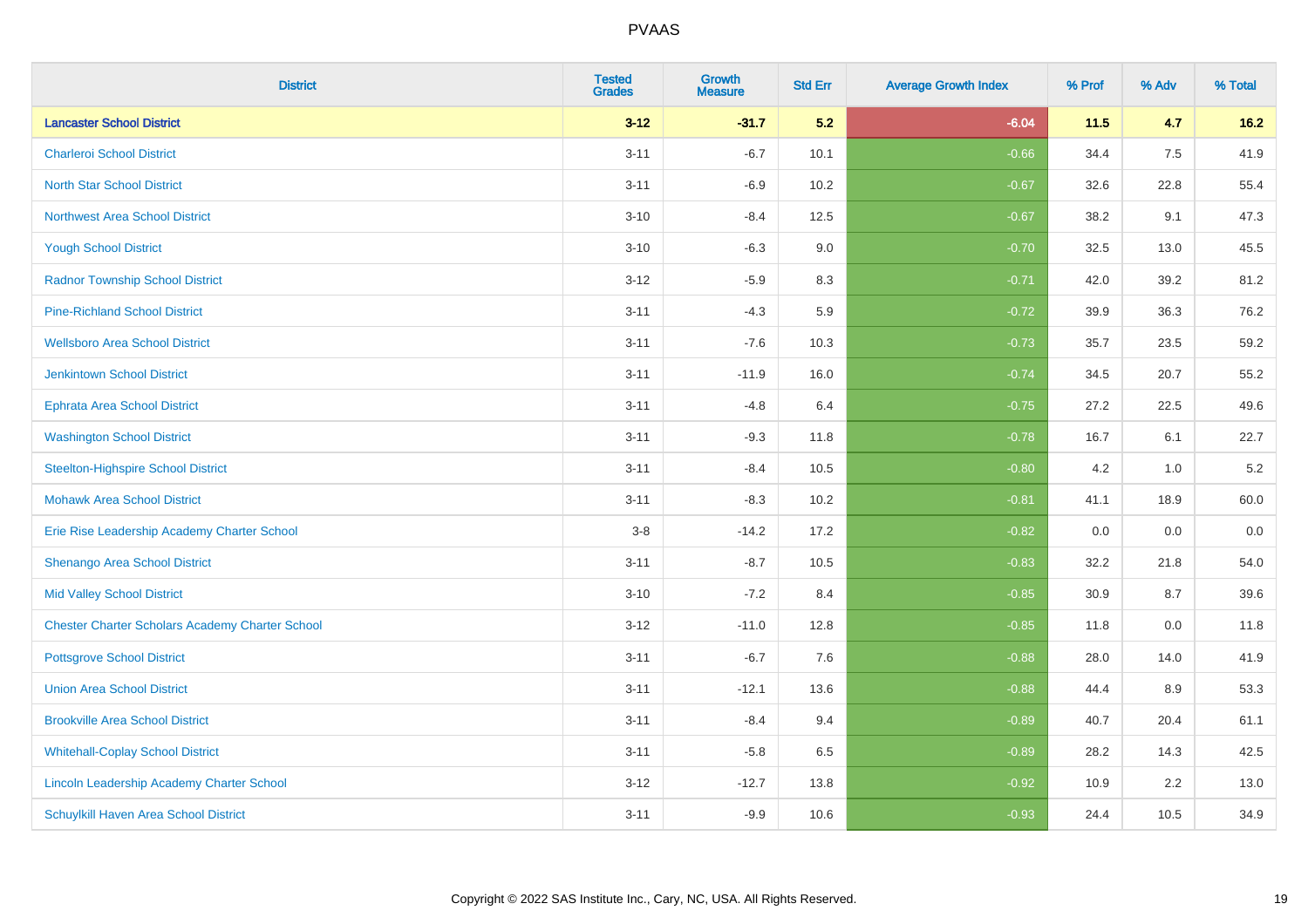| <b>District</b>                          | <b>Tested</b><br><b>Grades</b> | Growth<br><b>Measure</b> | <b>Std Err</b> | <b>Average Growth Index</b> | % Prof | % Adv | % Total  |
|------------------------------------------|--------------------------------|--------------------------|----------------|-----------------------------|--------|-------|----------|
| <b>Lancaster School District</b>         | $3-12$                         | $-31.7$                  | 5.2            | $-6.04$                     | $11.5$ | 4.7   | $16.2$   |
| <b>Burgettstown Area School District</b> | $3 - 11$                       | $-10.6$                  | 11.4           | $-0.93$                     | 33.3   | 10.7  | 44.0     |
| <b>Freeport Area School District</b>     | $3 - 10$                       | $-8.8$                   | 9.3            | $-0.94$                     | 35.4   | 24.4  | 59.8     |
| <b>Derry Area School District</b>        | $3 - 11$                       | $-9.5$                   | 9.7            | $-0.97$                     | 36.1   | 11.1  | 47.2     |
| Salisbury-Elk Lick School District       | $3 - 11$                       | $-17.5$                  | 17.4           | $-1.00$                     | 23.8   | 19.0  | 42.9     |
| Propel Charter School - Braddock Hills   | $3 - 11$                       | $-11.9$                  | 11.7           | $-1.01$                     | 13.0   | 4.4   | 17.4     |
| <b>Exeter Township School District</b>   | $3 - 11$                       | $-7.6$                   | 7.3            | $-1.04$                     | 34.4   | 19.6  | 54.1     |
| <b>Girard School District</b>            | $3 - 11$                       | $-10.2$                  | 9.7            | $-1.04$                     | 40.7   | 16.7  | 57.4     |
| Northern Tioga School District           | $3 - 12$                       | $-9.6$                   | 9.2            | $-1.05$                     | 42.6   | 17.8  | 60.5     |
| Middletown Area School District          | $3 - 11$                       | $-10.6$                  | 10.0           | $-1.06$                     | 25.2   | 15.2  | 40.4     |
| <b>North Penn School District</b>        | $3 - 11$                       | $-4.5$                   | 4.1            | $-1.07$                     | 30.3   | 30.6  | 60.9     |
| <b>Freedom Area School District</b>      | $3 - 11$                       | $-12.0$                  | 10.9           | $-1.10$                     | 30.3   | 11.8  | 42.1     |
| <b>United School District</b>            | $3 - 11$                       | $-12.9$                  | 11.6           | $-1.11$                     | 29.8   | 25.4  | 55.2     |
| <b>Windber Area School District</b>      | $3 - 11$                       | $-11.9$                  | 10.6           | $-1.12$                     | 25.0   | 25.0  | 50.0     |
| <b>Valley Grove School District</b>      | $3 - 10$                       | $-14.1$                  | 12.5           | $-1.13$                     | 43.6   | 14.6  | 58.2     |
| <b>Cambria Heights School District</b>   | $3 - 10$                       | $-10.8$                  | 9.3            | $-1.15$                     | 28.3   | 16.8  | 45.1     |
| <b>Rochester Area School District</b>    | $3 - 11$                       | $-15.1$                  | 12.8           | $-1.18$                     | 21.2   | 9.6   | 30.8     |
| Insight PA Cyber Charter School          | $3 - 11$                       | $-21.5$                  | 17.8           | $-1.20$                     | 42.3   | 7.7   | 50.0     |
| Oil City Area School District            | $3 - 11$                       | $-10.6$                  | 8.8            | $-1.20$                     | 23.7   | 13.0  | 36.6     |
| <b>Central Greene School District</b>    | $3 - 11$                       | $-11.4$                  | 9.5            | $-1.20$                     | 24.6   | 5.4   | $30.0\,$ |
| <b>Universal Alcorn Charter School</b>   | $3 - 8$                        | $-17.1$                  | 14.2           | $-1.20$                     | 5.1    | 2.6   | 7.7      |
| <b>Deer Lakes School District</b>        | $3 - 11$                       | $-12.0$                  | 9.9            | $-1.21$                     | 31.4   | 19.6  | 51.0     |
| <b>Perkiomen Valley School District</b>  | $3 - 11$                       | $-7.1$                   | 5.8            | $-1.21$                     | 39.9   | 28.2  | 68.2     |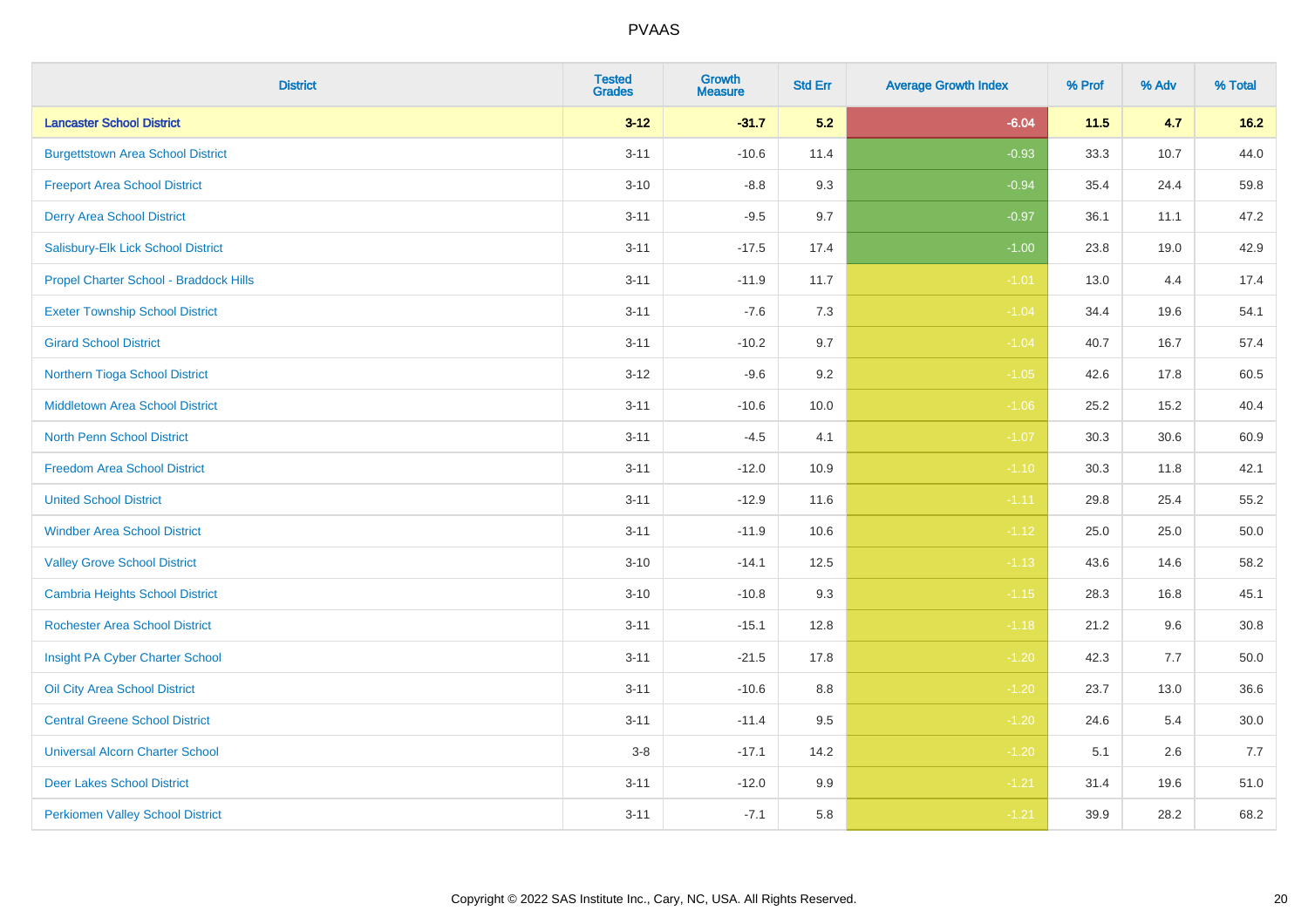| <b>District</b>                                 | <b>Tested</b><br><b>Grades</b> | Growth<br><b>Measure</b> | <b>Std Err</b> | <b>Average Growth Index</b> | % Prof | % Adv | % Total |
|-------------------------------------------------|--------------------------------|--------------------------|----------------|-----------------------------|--------|-------|---------|
| <b>Lancaster School District</b>                | $3-12$                         | $-31.7$                  | 5.2            | $-6.04$                     | 11.5   | 4.7   | $16.2$  |
| California Area School District                 | $3 - 10$                       | $-15.9$                  | 13.0           | $-1.22$                     | 32.7   | 20.0  | 52.7    |
| <b>Cornwall-Lebanon School District</b>         | $3 - 11$                       | $-6.9$                   | 5.7            | $-1.22$                     | 31.8   | 23.5  | 55.3    |
| <b>Governor Mifflin School District</b>         | $3 - 11$                       | $-8.1$                   | 6.5            | $-1.23$                     | 37.1   | 14.6  | 51.7    |
| <b>Scranton School District</b>                 | $3 - 12$                       | $-10.4$                  | 8.3            | $-1.25$                     | 20.6   | 8.8   | 29.4    |
| <b>Innovative Arts Academy Charter School</b>   | $6 - 11$                       | $-13.5$                  | 10.8           | $-1.25$                     | 5.8    | 2.3   | 8.0     |
| <b>KIPP Philadelphia Charter School</b>         | $3 - 8$                        | $-17.0$                  | 13.4           | $-1.26$                     | 12.2   | 0.0   | 12.2    |
| Northern Lebanon School District                | $3 - 11$                       | $-10.5$                  | 8.3            | $-1.26$                     | 31.4   | 11.8  | 43.1    |
| <b>Iroquois School District</b>                 | $3 - 11$                       | $-12.7$                  | 9.9            | $-1.27$                     | 37.0   | 12.0  | 49.0    |
| <b>Lebanon School District</b>                  | $3 - 11$                       | $-7.6$                   | 5.9            | $-1.28$                     | 16.5   | 2.8   | 19.3    |
| <b>Spring Grove Area School District</b>        | $3 - 11$                       | $-8.6$                   | 6.7            | $-1.28$                     | 41.5   | 19.9  | 61.4    |
| <b>Norristown Area School District</b>          | $3 - 12$                       | $-9.4$                   | 7.1            | $-1.31$                     | 24.0   | 5.7   | 29.7    |
| <b>Coatesville Area School District</b>         | $3 - 11$                       | $-9.8$                   | 7.4            | $-1.31$                     | 19.9   | 6.2   | 26.1    |
| <b>Mercer Area School District</b>              | $3 - 11$                       | $-15.0$                  | 11.3           | $-1.32$                     | 31.5   | 26.0  | 57.5    |
| <b>Ringgold School District</b>                 | $3 - 11$                       | $-10.0$                  | 7.6            | $-1.32$                     | 28.3   | 8.0   | 36.4    |
| <b>Forbes Road School District</b>              | $3 - 11$                       | $-24.1$                  | 18.2           | $-1.32$                     | 23.5   | 5.9   | 29.4    |
| <b>Woodland Hills School District</b>           | $3 - 12$                       | $-11.7$                  | 8.8            | $-1.33$                     | 11.0   | 6.6   | 17.5    |
| <b>Mount Pleasant Area School District</b>      | $3 - 11$                       | $-12.6$                  | 9.3            | $-1.34$                     | 25.8   | 16.7  | 42.5    |
| <b>Franklin Towne Charter Elementary School</b> | $3-8$                          | $-23.3$                  | 17.4           | $-1.34$                     | 23.8   | 9.5   | 33.3    |
| Penn Cambria School District                    | $3 - 11$                       | $-12.1$                  | 9.0            | $-1.35$                     | 33.6   | 15.6  | 49.2    |
| <b>Clarion-Limestone Area School District</b>   | $3 - 12$                       | $-18.4$                  | 13.6           | $-1.35$                     | 33.3   | 19.6  | 52.9    |
| <b>Haverford Township School District</b>       | $3 - 11$                       | $-8.1$                   | 6.0            | $-1.35$                     | 38.0   | 36.2  | 74.2    |
| <b>Forest Hills School District</b>             | $3 - 11$                       | $-12.4$                  | 9.1            | $-1.36$                     | 32.8   | 9.8   | 42.6    |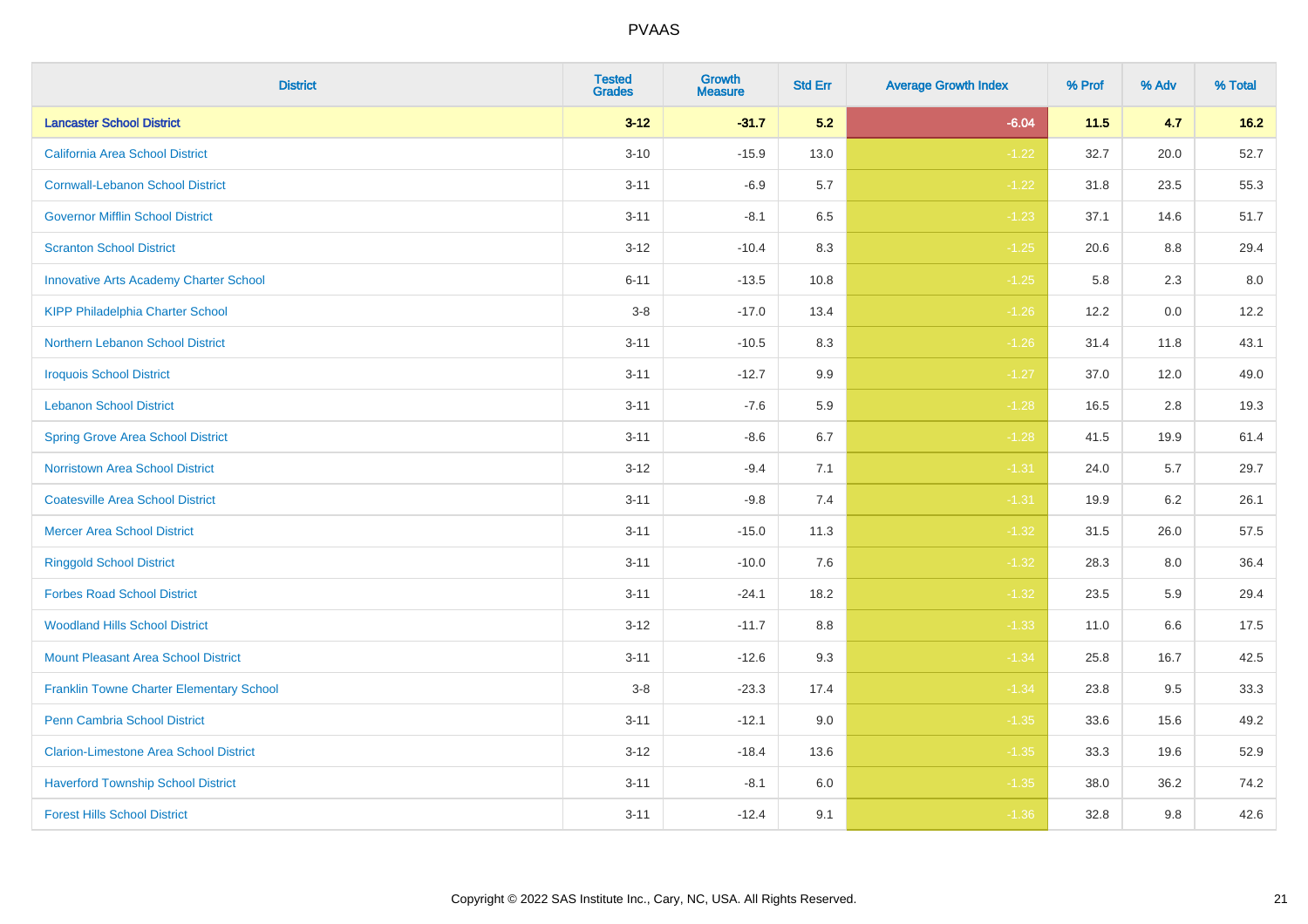| <b>District</b>                                    | <b>Tested</b><br><b>Grades</b> | Growth<br><b>Measure</b> | <b>Std Err</b> | <b>Average Growth Index</b> | % Prof | % Adv | % Total |
|----------------------------------------------------|--------------------------------|--------------------------|----------------|-----------------------------|--------|-------|---------|
| <b>Lancaster School District</b>                   | $3-12$                         | $-31.7$                  | 5.2            | $-6.04$                     | 11.5   | 4.7   | $16.2$  |
| <b>Central Dauphin School District</b>             | $3 - 11$                       | $-5.8$                   | 4.2            | $-1.37$                     | 30.9   | 11.0  | 42.0    |
| <b>Cocalico School District</b>                    | $3 - 11$                       | $-10.7$                  | 7.6            | $-1.39$                     | 25.4   | 26.5  | 51.8    |
| <b>Western Beaver County School District</b>       | $3 - 11$                       | $-20.7$                  | 14.9           | $-1.39$                     | 47.2   | 13.9  | 61.1    |
| <b>Nazareth Area School District</b>               | $3 - 11$                       | $-9.6$                   | 6.8            | $-1.40$                     | 41.7   | 22.6  | 64.3    |
| <b>Redbank Valley School District</b>              | $3 - 11$                       | $-16.7$                  | 11.9           | $-1.40$                     | 23.4   | 20.3  | 43.8    |
| <b>Portage Area School District</b>                | $3 - 10$                       | $-18.0$                  | 12.7           | $-1.41$                     | 32.1   | 18.9  | 50.9    |
| Northwood Academy Charter School                   | $3 - 8$                        | $-17.4$                  | 12.3           | $-1.41$                     | 29.1   | 7.3   | 36.4    |
| <b>Executive Education Academy Charter School</b>  | $3 - 10$                       | $-25.7$                  | 17.9           | $-1.43$                     | 38.1   | 0.0   | 38.1    |
| <b>Fort Leboeuf School District</b>                | $3 - 11$                       | $-12.5$                  | 8.6            | $-1.45$                     | 29.9   | 25.7  | 55.6    |
| <b>Lincoln Park Performing Arts Charter School</b> | $7 - 11$                       | $-15.9$                  | 10.9           | $-1.45$                     | 43.7   | 25.3  | 69.0    |
| Ambridge Area School District                      | $3 - 12$                       | $-13.7$                  | 9.3            | $-1.46$                     | 28.1   | 9.9   | 38.0    |
| <b>Kiski Area School District</b>                  | $3 - 11$                       | $-12.1$                  | 8.1            | $-1.49$                     | 32.7   | 17.0  | 49.7    |
| <b>Muncy School District</b>                       | $3 - 11$                       | $-16.3$                  | 10.8           | $-1.51$                     | 41.9   | 15.1  | 57.0    |
| <b>Lower Moreland Township School District</b>     | $3 - 11$                       | $-11.2$                  | 7.3            | $-1.52$                     | 33.7   | 26.8  | 60.5    |
| <b>Wilson School District</b>                      | $3 - 12$                       | $-16.3$                  | 10.6           | $-1.53$                     | 37.6   | 19.4  | 57.0    |
| <b>Albert Gallatin Area School District</b>        | $3 - 11$                       | $-13.5$                  | 8.7            | $-1.55$                     | 25.2   | 12.9  | 38.1    |
| Mt Lebanon School District                         | $3 - 11$                       | $-10.2$                  | 6.5            | $-1.56$                     | 39.4   | 40.1  | 79.4    |
| Northern Lehigh School District                    | $3 - 12$                       | $-18.1$                  | 11.5           | $-1.58$                     | 29.2   | 13.9  | 43.1    |
| <b>Centennial School District</b>                  | $3 - 10$                       | $-9.0$                   | 5.6            | $-1.59$                     | 30.8   | 10.3  | 41.1    |
| <b>Chichester School District</b>                  | $3 - 11$                       | $-18.6$                  | 11.6           | $-1.60$                     | 21.9   | 6.8   | 28.8    |
| Southern Huntingdon County School District         | $3 - 11$                       | $-17.4$                  | 10.7           | $-1.62$                     | 26.8   | 12.2  | 39.0    |
| <b>West Greene School District</b>                 | $3 - 11$                       | $-21.5$                  | 13.1           | $-1.63$                     | 19.6   | 9.8   | 29.4    |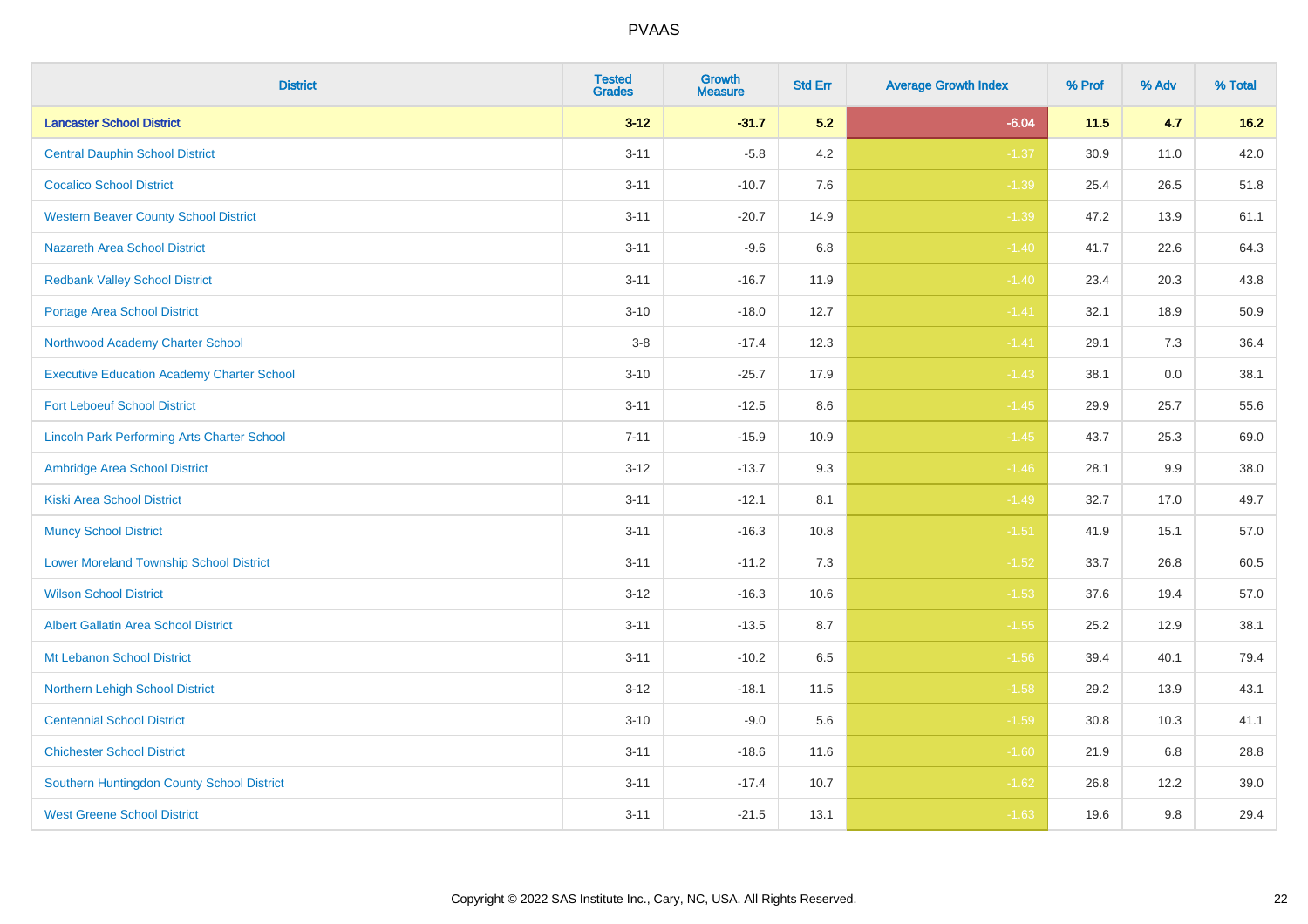| <b>District</b>                                        | <b>Tested</b><br><b>Grades</b> | <b>Growth</b><br><b>Measure</b> | <b>Std Err</b> | <b>Average Growth Index</b> | % Prof | % Adv | % Total |
|--------------------------------------------------------|--------------------------------|---------------------------------|----------------|-----------------------------|--------|-------|---------|
| <b>Lancaster School District</b>                       | $3 - 12$                       | $-31.7$                         | 5.2            | $-6.04$                     | 11.5   | 4.7   | $16.2$  |
| <b>Mahanoy Area School District</b>                    | $3 - 10$                       | $-19.8$                         | 11.7           | $-1.69$                     | 21.2   | 6.1   | 27.3    |
| <b>Tussey Mountain School District</b>                 | $3 - 12$                       | $-19.2$                         | 11.4           | $-1.69$                     | 29.6   | 14.1  | 43.7    |
| <b>South Middleton School District</b>                 | $3 - 11$                       | $-15.4$                         | 9.0            | $-1.70$                     | 32.6   | 18.2  | 50.8    |
| Mastery Charter School-Francis D. Pastorius Elementary | $3-8$                          | $-34.0$                         | 19.8           | $-1.71$                     | 0.0    | 0.0   | 0.0     |
| Alliance For Progress Charter School                   | $3-8$                          | $-28.7$                         | 16.5           | $-1.74$                     | 12.5   | 0.0   | 12.5    |
| <b>Bristol Borough School District</b>                 | $3 - 12$                       | $-19.5$                         | 11.2           | $-1.75$                     | 16.9   | 10.4  | 27.3    |
| <b>Annville-Cleona School District</b>                 | $3 - 12$                       | $-17.2$                         | 9.8            | $-1.75$                     | 32.4   | 18.5  | 50.9    |
| Daniel Boone Area School District                      | $3 - 12$                       | $-14.2$                         | 7.9            | $-1.79$                     | 29.0   | 14.8  | 43.8    |
| <b>Canton Area School District</b>                     | $3 - 11$                       | $-22.0$                         | 12.2           | $-1.80$                     | 28.6   | 12.7  | 41.3    |
| <b>Berwick Area School District</b>                    | $3 - 11$                       | $-14.3$                         | 7.9            | $-1.80$                     | 26.1   | 12.8  | 38.9    |
| <b>Big Beaver Falls Area School District</b>           | $3 - 11$                       | $-18.9$                         | 10.5           | $-1.80$                     | 17.9   | 9.5   | 27.4    |
| Catasauqua Area School District                        | $3 - 12$                       | $-19.2$                         | 10.5           | $-1.81$                     | 15.6   | 12.2  | 27.8    |
| <b>Glendale School District</b>                        | $3 - 10$                       | $-23.9$                         | 13.1           | $-1.82$                     | 45.1   | 7.8   | 52.9    |
| <b>Keystone School District</b>                        | $3 - 11$                       | $-22.0$                         | 11.9           | $-1.85$                     | 41.9   | 19.4  | 61.3    |
| <b>Weatherly Area School District</b>                  | $3 - 11$                       | $-28.3$                         | 15.1           | $-1.87$                     | 22.9   | 14.3  | 37.1    |
| <b>Souderton Area School District</b>                  | $3 - 11$                       | $-10.1$                         | 5.4            | $-1.88$                     | 37.2   | 18.1  | 55.3    |
| <b>Pottstown School District</b>                       | $3 - 12$                       | $-17.7$                         | 9.4            | $-1.89$                     | 21.7   | 3.3   | 25.0    |
| <b>West Oak Lane Charter School</b>                    | $3-8$                          | $-24.4$                         | 12.9           | $-1.89$                     | 23.5   | 0.0   | 23.5    |
| Propel Charter School-Pitcairn                         | $3-8$                          | $-28.0$                         | 14.8           | $-1.89$                     | 11.1   | 2.8   | 13.9    |
| Juniata Valley School District                         | $3 - 11$                       | $-25.7$                         | 13.3           | $-1.92$                     | 39.6   | 6.2   | 45.8    |
| <b>Mount Carmel Area School District</b>               | $3 - 11$                       | $-18.6$                         | 9.6            | $-1.93$                     | 28.6   | 8.9   | 37.5    |
| La Academia Partnership Charter School                 | $6 - 11$                       | $-38.4$                         | 19.5           | $-1.96$                     | 0.0    | 0.0   | $0.0\,$ |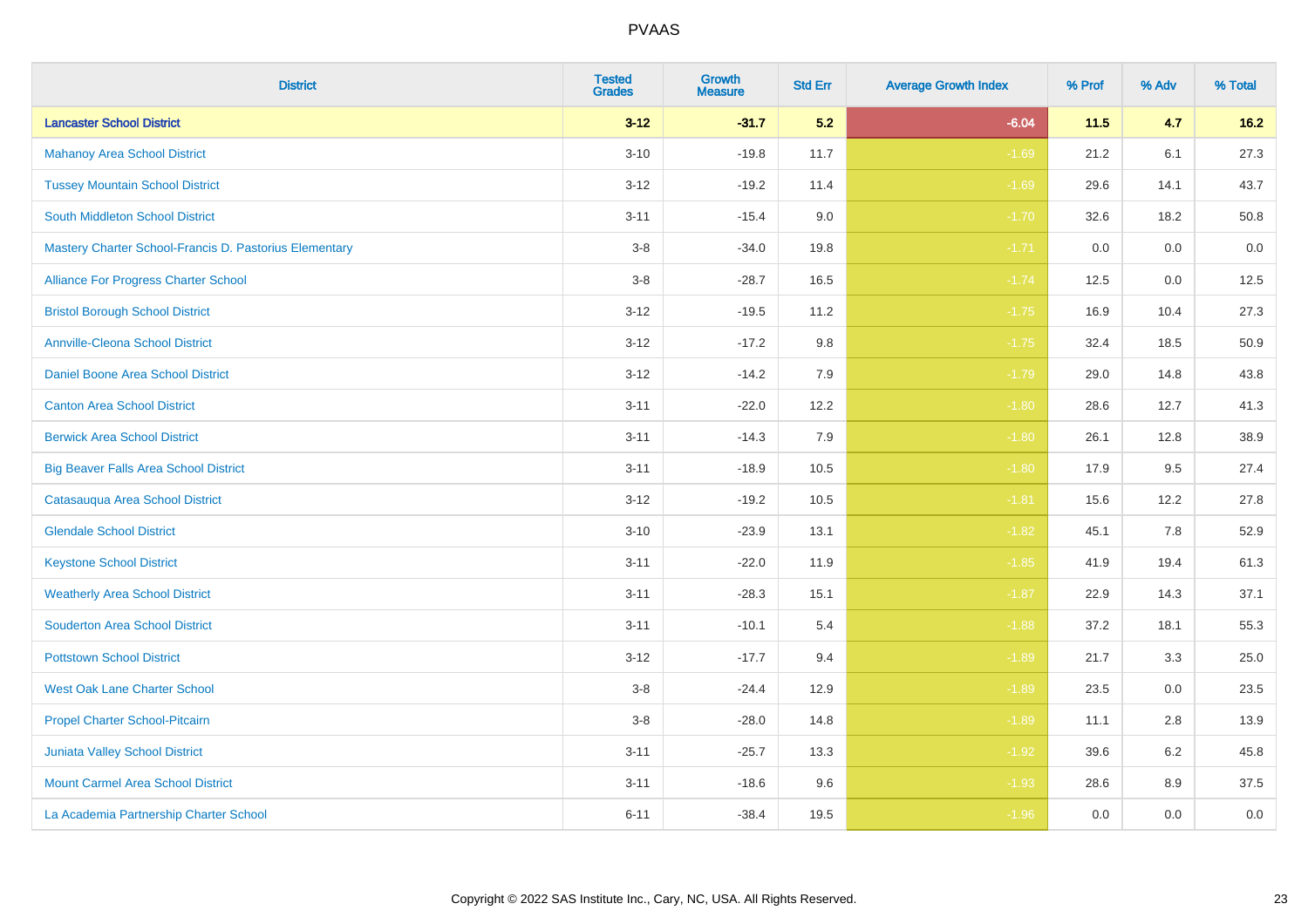| <b>District</b>                               | <b>Tested</b><br><b>Grades</b> | Growth<br><b>Measure</b> | <b>Std Err</b> | <b>Average Growth Index</b> | % Prof | % Adv | % Total |
|-----------------------------------------------|--------------------------------|--------------------------|----------------|-----------------------------|--------|-------|---------|
| <b>Lancaster School District</b>              | $3-12$                         | $-31.7$                  | 5.2            | $-6.04$                     | 11.5   | 4.7   | $16.2$  |
| Philadelphia City School District             | $3 - 12$                       | $-7.8$                   | 3.9            | $-1.98$                     | 15.9   | 4.6   | 20.5    |
| <b>Spring Cove School District</b>            | $3 - 11$                       | $-17.6$                  | 8.8            | $-2.00$                     | 23.4   | 14.1  | 37.5    |
| <b>Southern York County School District</b>   | $3 - 11$                       | $-15.3$                  | 7.6            | $-2.01$                     | 39.0   | 15.0  | 54.0    |
| <b>Eastern Lebanon County School District</b> | $3 - 11$                       | $-16.3$                  | 7.9            | $-2.05$                     | 31.7   | 8.4   | 40.1    |
| <b>Central Cambria School District</b>        | $3 - 11$                       | $-18.8$                  | 9.1            | $-2.06$                     | 38.3   | 14.1  | 52.3    |
| Renaissance Academy Charter School            | $3 - 11$                       | $-24.2$                  | 11.5           | $-2.09$                     | 30.4   | 21.7  | 52.2    |
| <b>Central Bucks School District</b>          | $3 - 11$                       | $-7.2$                   | 3.4            | $-2.11$                     | 35.1   | 32.9  | 68.0    |
| West Jefferson Hills School District          | $3 - 11$                       | $-15.6$                  | 7.3            | $-2.14$                     | 31.7   | 28.6  | 60.3    |
| <b>Pennsbury School District</b>              | $3 - 11$                       | $-10.0$                  | 4.6            | $-2.15$                     | 34.7   | 23.6  | 58.3    |
| <b>Butler Area School District</b>            | $3 - 11$                       | $-11.2$                  | 5.1            | $-2.17$                     | 36.0   | 22.0  | 57.9    |
| <b>Greensburg Salem School District</b>       | $3 - 11$                       | $-17.1$                  | 7.8            | $-2.20$                     | 34.1   | 16.8  | 50.9    |
| <b>Elizabeth Forward School District</b>      | $3 - 11$                       | $-17.2$                  | 7.8            | $-2.21$                     | 37.0   | 12.1  | 49.1    |
| <b>Pocono Mountain School District</b>        | $3 - 12$                       | $-24.7$                  | 11.1           | $-2.23$                     | 24.2   | 11.1  | 35.4    |
| <b>Rockwood Area School District</b>          | $3 - 11$                       | $-26.8$                  | 11.9           | $-2.24$                     | 41.3   | 23.8  | 65.1    |
| <b>Norwin School District</b>                 | $3 - 11$                       | $-13.2$                  | 5.9            | $-2.24$                     | 38.8   | 30.9  | 69.7    |
| <b>Mars Area School District</b>              | $3 - 10$                       | $-17.5$                  | 7.7            | $-2.26$                     | 38.5   | 23.0  | 61.5    |
| <b>Schuylkill Valley School District</b>      | $3 - 11$                       | $-21.8$                  | 9.6            | $-2.28$                     | 37.7   | 7.6   | 45.3    |
| <b>Seneca Valley School District</b>          | $3 - 11$                       | $-11.6$                  | 5.1            | $-2.29$                     | 41.8   | 23.6  | 65.5    |
| <b>Uniontown Area School District</b>         | $3 - 11$                       | $-24.4$                  | 10.5           | $-2.31$                     | 33.0   | 6.8   | 39.8    |
| <b>Arts Academy Charter School</b>            | $5-8$                          | $-35.5$                  | 15.0           | $-2.35$                     | 37.8   | 10.8  | 48.6    |
| <b>Kennett Consolidated School District</b>   | $3 - 11$                       | $-17.5$                  | 7.4            | $-2.36$                     | 25.0   | 16.5  | 41.5    |
| Saint Marys Area School District              | $3 - 11$                       | $-19.8$                  | 8.4            | $-2.37$                     | 38.4   | 15.2  | 53.6    |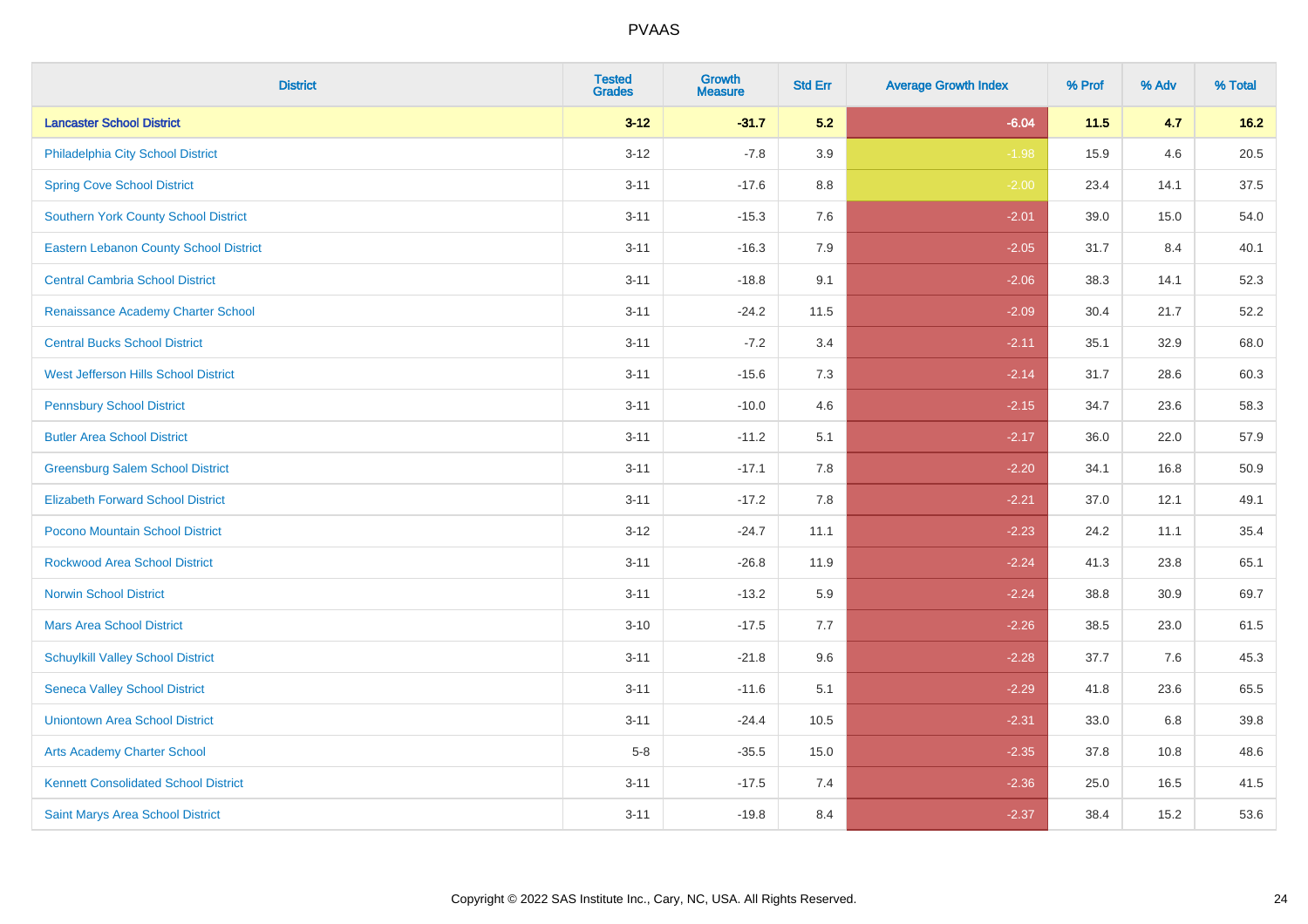| <b>District</b>                                | <b>Tested</b><br><b>Grades</b> | Growth<br><b>Measure</b> | <b>Std Err</b> | <b>Average Growth Index</b> | % Prof | % Adv | % Total |
|------------------------------------------------|--------------------------------|--------------------------|----------------|-----------------------------|--------|-------|---------|
| <b>Lancaster School District</b>               | $3 - 12$                       | $-31.7$                  | 5.2            | $-6.04$                     | 11.5   | 4.7   | $16.2$  |
| <b>Garnet Valley School District</b>           | $3 - 10$                       | $-16.4$                  | 6.8            | $-2.40$                     | 42.1   | 31.2  | 73.3    |
| <b>Blairsville-Saltsburg School District</b>   | $3 - 11$                       | $-25.9$                  | 10.6           | $-2.43$                     | 37.6   | 17.6  | 55.3    |
| South Fayette Township School District         | $3 - 11$                       | $-15.7$                  | 6.4            | $-2.44$                     | 41.4   | 38.8  | 80.2    |
| <b>Marple Newtown School District</b>          | $3 - 11$                       | $-19.8$                  | 8.1            | $-2.44$                     | 44.6   | 20.5  | 65.1    |
| <b>Moon Area School District</b>               | $3 - 11$                       | $-15.9$                  | 6.5            | $-2.45$                     | 36.4   | 28.3  | 64.7    |
| <b>Burrell School District</b>                 | $3 - 11$                       | $-30.6$                  | 12.3           | $-2.48$                     | 27.6   | 12.1  | 39.7    |
| <b>Conemaugh Township Area School District</b> | $3 - 12$                       | $-28.5$                  | 11.2           | $-2.53$                     | 34.2   | 24.7  | 58.9    |
| Philipsburg-Osceola Area School District       | $3 - 11$                       | $-26.1$                  | 10.2           | $-2.56$                     | 32.3   | 11.5  | 43.8    |
| <b>Phoenixville Area School District</b>       | $3 - 11$                       | $-19.7$                  | 7.6            | $-2.57$                     | 33.2   | 25.8  | 59.0    |
| <b>Roberto Clemente Charter School</b>         | $3 - 12$                       | $-36.7$                  | 14.1           | $-2.60$                     | 9.8    | 0.0   | 9.8     |
| <b>Ellwood City Area School District</b>       | $3 - 11$                       | $-24.8$                  | 9.5            | $-2.60$                     | 32.1   | 11.9  | 44.0    |
| <b>Lakeview School District</b>                | $3 - 11$                       | $-32.0$                  | 12.1           | $-2.64$                     | 34.4   | 19.7  | 54.1    |
| <b>Plum Borough School District</b>            | $3 - 11$                       | $-21.2$                  | 7.8            | $-2.70$                     | 38.4   | 23.8  | 62.2    |
| <b>Ridley School District</b>                  | $3 - 12$                       | $-17.3$                  | 6.4            | $-2.70$                     | 24.9   | 11.4  | 36.3    |
| Philadelphia Academy Charter School            | $3 - 11$                       | $-34.5$                  | 12.7           | $-2.71$                     | 32.1   | 18.9  | 50.9    |
| <b>Moniteau School District</b>                | $3 - 11$                       | $-30.7$                  | 11.1           | $-2.76$                     | 30.1   | 15.1  | 45.2    |
| <b>Susquehanna Community School District</b>   | $3 - 11$                       | $-36.7$                  | 13.2           | $-2.77$                     | 30.6   | 4.1   | 34.7    |
| <b>Dallastown Area School District</b>         | $3 - 11$                       | $-16.9$                  | 6.1            | $-2.78$                     | 34.0   | 21.1  | 55.0    |
| <b>Pleasant Valley School District</b>         | $3 - 11$                       | $-23.8$                  | 8.4            | $-2.81$                     | 34.6   | 11.1  | 45.8    |
| Meyersdale Area School District                | $3 - 11$                       | $-36.3$                  | 12.8           | $-2.85$                     | 32.2   | 17.0  | 49.2    |
| <b>Ligonier Valley School District</b>         | $3 - 11$                       | $-29.6$                  | 10.3           | $-2.86$                     | 33.7   | 10.2  | 43.9    |
| <b>Springfield School District</b>             | $3 - 11$                       | $-18.4$                  | 6.4            | $-2.87$                     | 39.2   | 28.0  | 67.2    |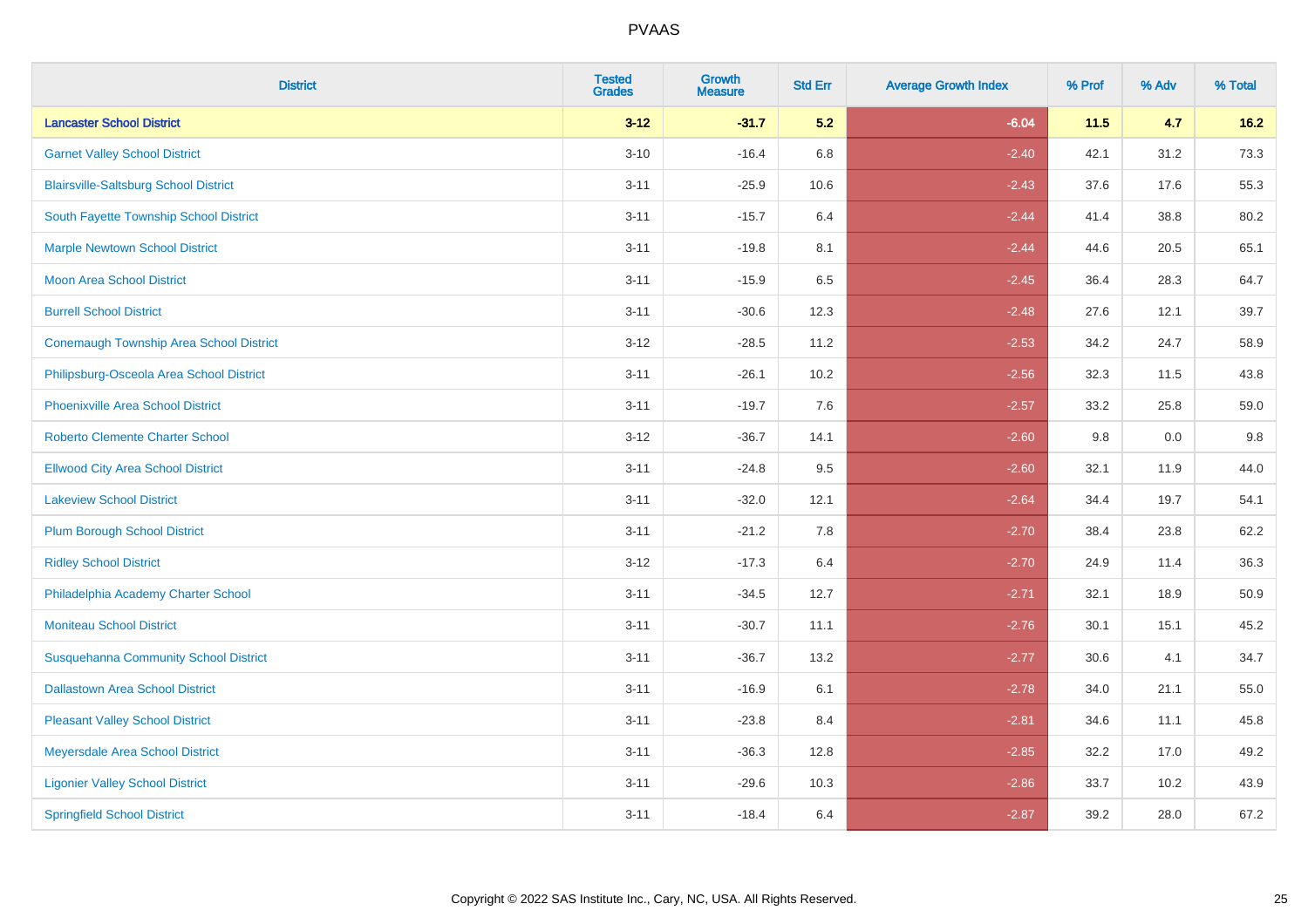| <b>District</b>                             | <b>Tested</b><br><b>Grades</b> | Growth<br><b>Measure</b> | <b>Std Err</b> | <b>Average Growth Index</b> | % Prof | % Adv | % Total |
|---------------------------------------------|--------------------------------|--------------------------|----------------|-----------------------------|--------|-------|---------|
| <b>Lancaster School District</b>            | $3-12$                         | $-31.7$                  | 5.2            | $-6.04$                     | $11.5$ | 4.7   | $16.2$  |
| <b>Shamokin Area School District</b>        | $3 - 11$                       | $-24.5$                  | 8.4            | $-2.90$                     | 21.0   | 8.3   | 29.3    |
| South Side Area School District             | $3 - 11$                       | $-33.6$                  | 11.6           | $-2.90$                     | 38.6   | 17.1  | 55.7    |
| <b>Hopewell Area School District</b>        | $3 - 11$                       | $-27.7$                  | 9.4            | $-2.94$                     | 31.9   | 14.3  | 46.2    |
| <b>Columbia Borough School District</b>     | $3 - 12$                       | $-33.9$                  | 11.4           | $-2.98$                     | 13.3   | 5.3   | 18.7    |
| East Stroudsburg Area School District       | $3 - 11$                       | $-26.2$                  | 8.7            | $-3.02$                     | 20.5   | 13.0  | 33.5    |
| Morrisville Borough School District         | $3 - 11$                       | $-44.8$                  | 14.6           | $-3.06$                     | 11.6   | 2.3   | 14.0    |
| <b>Riverview School District</b>            | $3 - 11$                       | $-34.6$                  | 11.3           | $-3.06$                     | 24.4   | 21.8  | 46.2    |
| <b>Dunmore School District</b>              | $3 - 11$                       | $-33.8$                  | 10.9           | $-3.08$                     | 26.8   | 11.0  | 37.8    |
| <b>Altoona Area School District</b>         | $3-12$                         | $-16.1$                  | 5.1            | $-3.14$                     | 29.5   | 14.2  | 43.8    |
| <b>East Lycoming School District</b>        | $3 - 11$                       | $-29.2$                  | 9.1            | $-3.20$                     | 38.5   | 24.6  | 63.1    |
| <b>North Hills School District</b>          | $3 - 11$                       | $-20.1$                  | 6.3            | $-3.21$                     | 31.4   | 31.1  | 62.5    |
| <b>Quakertown Community School District</b> | $3 - 12$                       | $-18.5$                  | 5.7            | $-3.24$                     | 35.1   | 22.4  | 57.5    |
| <b>Corry Area School District</b>           | $3 - 11$                       | $-28.4$                  | 8.4            | $-3.35$                     | 27.0   | 16.2  | 43.2    |
| <b>Northwestern School District</b>         | $3 - 11$                       | $-32.4$                  | 9.6            | $-3.35$                     | 31.8   | 13.6  | 45.4    |
| <b>Harbor Creek School District</b>         | $3 - 11$                       | $-27.8$                  | 8.3            | $-3.36$                     | 42.9   | 22.7  | 65.6    |
| <b>Titusville Area School District</b>      | $3 - 11$                       | $-29.4$                  | 8.7            | $-3.38$                     | 27.9   | 8.8   | 36.8    |
| <b>Frazier School District</b>              | $3 - 11$                       | $-45.6$                  | 13.1           | $-3.46$                     | 27.1   | 10.4  | 37.5    |
| New Kensington-Arnold School District       | $3 - 11$                       | $-36.8$                  | 10.6           | $-3.48$                     | 22.2   | 1.1   | 23.3    |
| <b>Cheltenham School District</b>           | $3 - 11$                       | $-36.7$                  | 10.4           | $-3.53$                     | 30.8   | 11.0  | 41.8    |
| <b>West Middlesex Area School District</b>  | $3 - 10$                       | $-49.5$                  | 13.9           | $-3.55$                     | 32.5   | 12.5  | 45.0    |
| <b>Hollidaysburg Area School District</b>   | $3 - 11$                       | $-24.9$                  | 6.9            | $-3.60$                     | 31.1   | 24.0  | 55.1    |
| <b>Wilkes-Barre Area School District</b>    | $3 - 11$                       | $-30.8$                  | 8.5            | $-3.62$                     | 24.2   | 4.5   | 28.7    |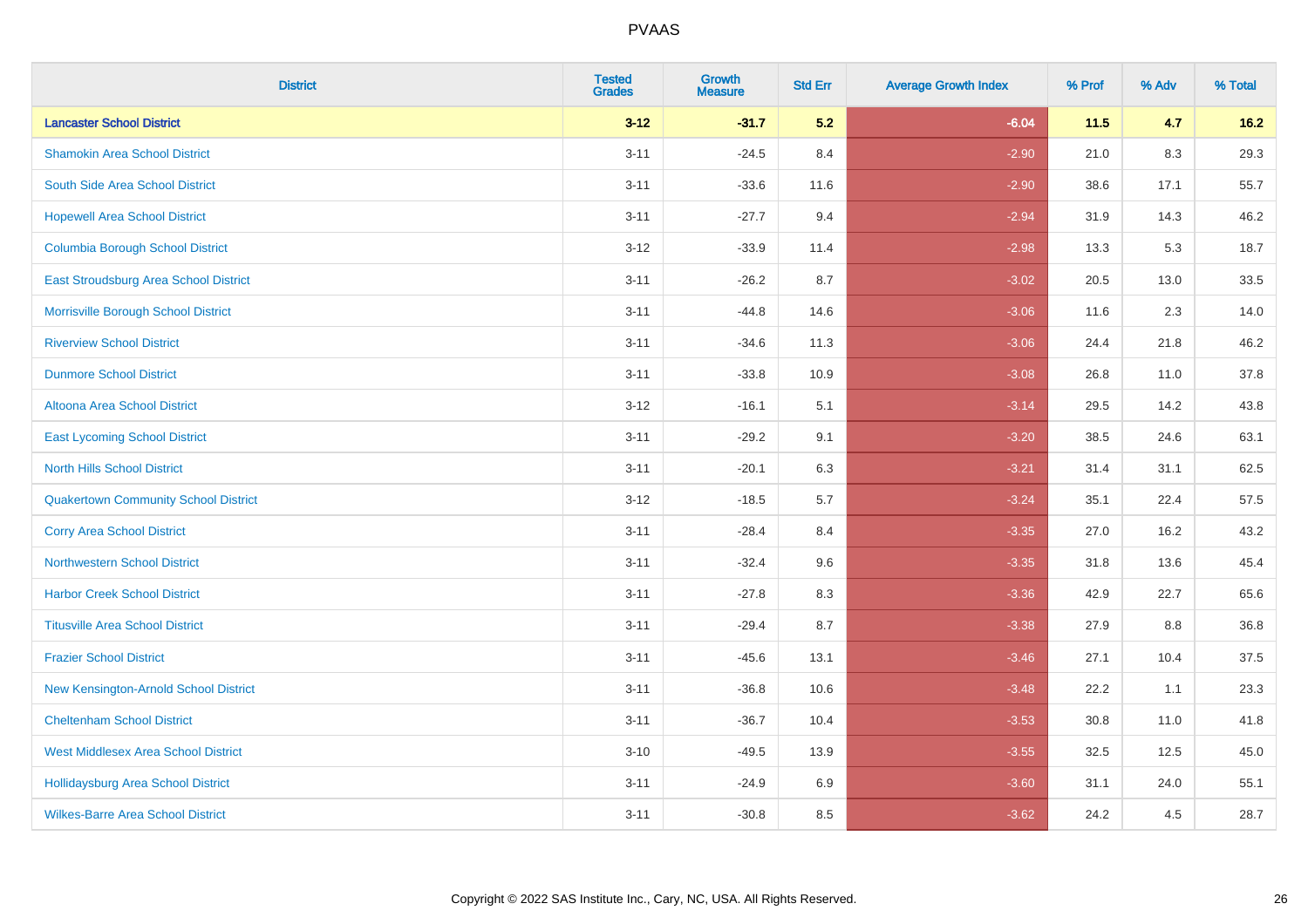| <b>District</b>                                  | <b>Tested</b><br><b>Grades</b> | Growth<br><b>Measure</b> | <b>Std Err</b> | <b>Average Growth Index</b> | % Prof | % Adv | % Total |
|--------------------------------------------------|--------------------------------|--------------------------|----------------|-----------------------------|--------|-------|---------|
| <b>Lancaster School District</b>                 | $3 - 12$                       | $-31.7$                  | 5.2            | $-6.04$                     | 11.5   | 4.7   | $16.2$  |
| <b>New Brighton Area School District</b>         | $3 - 11$                       | $-35.4$                  | 9.7            | $-3.63$                     | 24.3   | 9.7   | 34.0    |
| <b>Waynesboro Area School District</b>           | $3 - 12$                       | $-23.0$                  | 6.3            | $-3.65$                     | 28.6   | 21.6  | 50.2    |
| <b>Mcguffey School District</b>                  | $3 - 11$                       | $-33.0$                  | 8.9            | $-3.70$                     | 25.2   | 9.8   | 35.0    |
| <b>Western Wayne School District</b>             | $3 - 11$                       | $-39.2$                  | 10.5           | $-3.73$                     | 29.8   | 10.6  | 40.4    |
| <b>Octorara Area School District</b>             | $3 - 11$                       | $-35.8$                  | 9.3            | $-3.83$                     | 24.8   | 12.8  | 37.6    |
| <b>Propel Charter School-Mckeesport</b>          | $3-8$                          | $-55.4$                  | 14.4           | $-3.84$                     | 21.6   | 2.7   | 24.3    |
| <b>Ridgway Area School District</b>              | $3 - 11$                       | $-48.5$                  | 12.4           | $-3.90$                     | 36.1   | 18.0  | 54.1    |
| <b>Curwensville Area School District</b>         | $3 - 11$                       | $-44.2$                  | 11.3           | $-3.91$                     | 48.6   | 11.4  | 60.0    |
| <b>Shenandoah Valley School District</b>         | $3 - 11$                       | $-50.6$                  | 12.8           | $-3.94$                     | 21.0   | 3.5   | 24.6    |
| Maritime Academy Charter School                  | $3 - 10$                       | $-42.1$                  | 10.6           | $-3.98$                     | 17.0   | 1.1   | 18.2    |
| <b>Valley View School District</b>               | $3 - 11$                       | $-47.5$                  | 11.8           | $-4.02$                     | 31.2   | 14.1  | 45.3    |
| Community Academy Of Philadelphia Charter School | $3 - 11$                       | $-52.5$                  | 12.9           | $-4.07$                     | 12.0   | 0.0   | 12.0    |
| Lehigh Valley Academy Regional Charter School    | $3 - 11$                       | $-39.8$                  | 9.7            | $-4.08$                     | 33.6   | 4.8   | 38.5    |
| <b>Somerset Area School District</b>             | $3 - 11$                       | $-36.8$                  | 8.9            | $-4.12$                     | 35.0   | 21.0  | 55.9    |
| <b>Trinity Area School District</b>              | $3 - 11$                       | $-28.0$                  | 6.7            | $-4.18$                     | 33.3   | 22.0  | 55.3    |
| <b>Dallas School District</b>                    | $3 - 11$                       | $-38.6$                  | 9.2            | $-4.19$                     | 29.9   | 34.2  | 64.1    |
| Penn-Delco School District                       | $3 - 11$                       | $-31.9$                  | 7.5            | $-4.25$                     | 25.4   | 11.9  | 37.3    |
| <b>Hempfield Area School District</b>            | $3 - 12$                       | $-23.0$                  | 5.4            | $-4.26$                     | 37.9   | 19.6  | 57.4    |
| <b>Williamsport Area School District</b>         | $3 - 11$                       | $-25.7$                  | 6.0            | $-4.28$                     | 23.2   | 8.4   | 31.6    |
| <b>Bristol Township School District</b>          | $3 - 11$                       | $-28.0$                  | 6.5            | $-4.34$                     | 17.5   | 5.6   | 23.2    |
| <b>Neshannock Township School District</b>       | $3 - 10$                       | $-47.9$                  | 10.9           | $-4.40$                     | 42.9   | 16.9  | 59.7    |
| <b>Interboro School District</b>                 | $3 - 12$                       | $-33.5$                  | 7.6            | $-4.40$                     | 31.2   | 10.0  | 41.3    |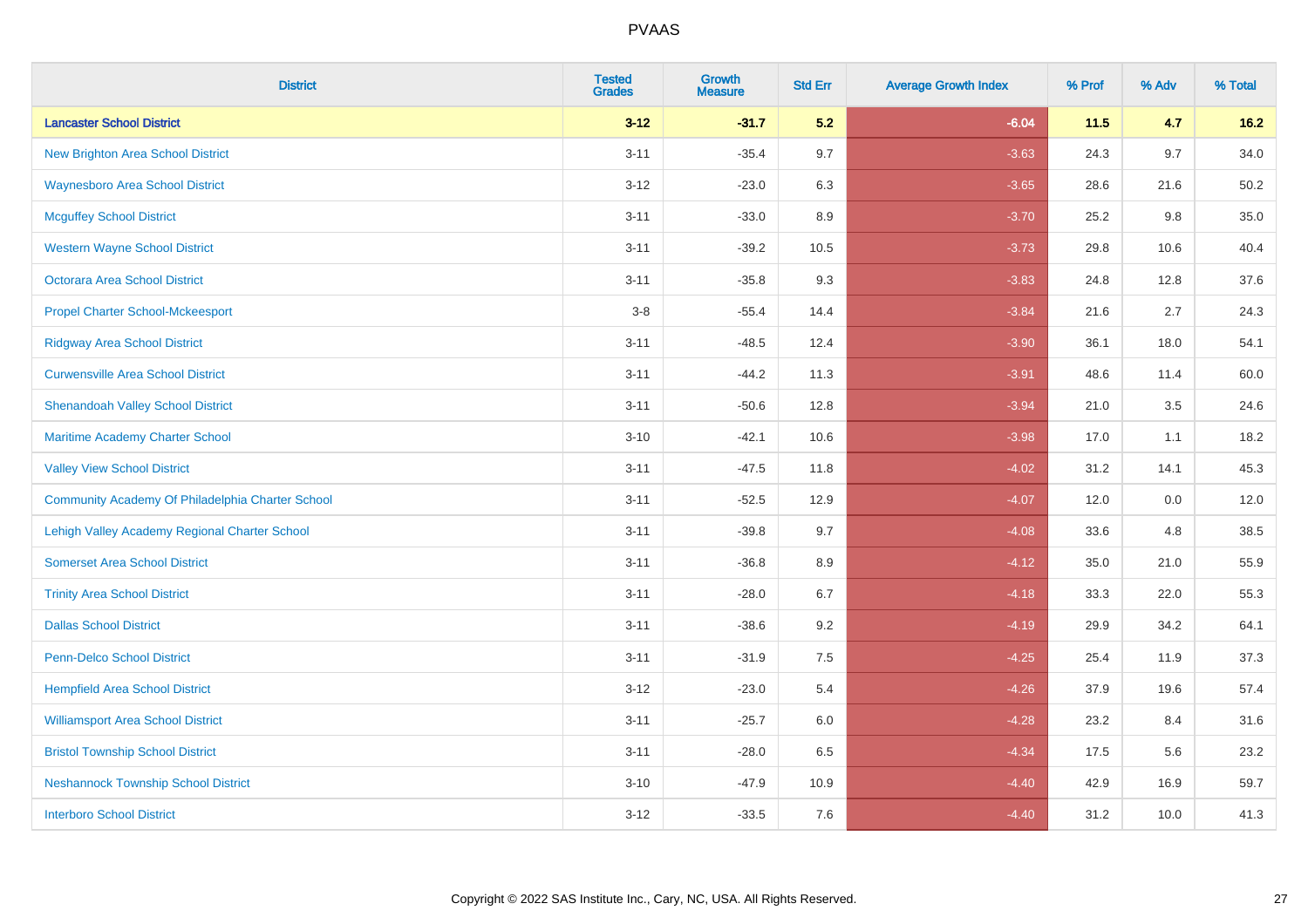| <b>District</b>                            | <b>Tested</b><br><b>Grades</b> | Growth<br><b>Measure</b> | <b>Std Err</b> | <b>Average Growth Index</b> | % Prof | % Adv | % Total |
|--------------------------------------------|--------------------------------|--------------------------|----------------|-----------------------------|--------|-------|---------|
| <b>Lancaster School District</b>           | $3 - 12$                       | $-31.7$                  | 5.2            | $-6.04$                     | 11.5   | 4.7   | $16.2$  |
| <b>Baldwin-Whitehall School District</b>   | $3 - 11$                       | $-30.4$                  | 6.9            | $-4.41$                     | 32.4   | 13.4  | 45.8    |
| <b>Owen J Roberts School District</b>      | $3 - 11$                       | $-28.8$                  | 6.3            | $-4.56$                     | 41.4   | 29.6  | 71.1    |
| <b>Boyertown Area School District</b>      | $3 - 11$                       | $-32.6$                  | 7.0            | $-4.66$                     | 32.6   | 21.9  | 54.5    |
| <b>Blackhawk School District</b>           | $3 - 11$                       | $-36.6$                  | 7.8            | $-4.67$                     | 35.0   | 10.7  | 45.8    |
| <b>Shippensburg Area School District</b>   | $3 - 11$                       | $-32.5$                  | 6.7            | $-4.84$                     | 32.0   | 15.4  | 47.4    |
| <b>Oxford Area School District</b>         | $3 - 11$                       | $-36.8$                  | $7.5\,$        | $-4.89$                     | 23.1   | 12.3  | 35.4    |
| <b>Beaver Area School District</b>         | $3 - 10$                       | $-47.8$                  | 9.6            | $-4.96$                     | 35.1   | 27.0  | 62.2    |
| <b>West York Area School District</b>      | $3 - 12$                       | $-39.0$                  | 7.7            | $-5.06$                     | 29.0   | 14.2  | 43.2    |
| <b>Southeastern Greene School District</b> | $3 - 10$                       | $-72.8$                  | 14.3           | $-5.08$                     | 32.6   | 11.6  | 44.2    |
| <b>Elizabethtown Area School District</b>  | $3 - 12$                       | $-37.0$                  | 7.2            | $-5.12$                     | 27.8   | 23.1  | 50.9    |
| <b>Neshaminy School District</b>           | $3 - 11$                       | $-26.1$                  | 4.9            | $-5.32$                     | 29.8   | 15.8  | 45.6    |
| <b>Pittsburgh School District</b>          | $3 - 11$                       | $-19.1$                  | 3.5            | $-5.38$                     | 18.7   | 9.2   | 27.8    |
| <b>Manheim Township School District</b>    | $3 - 12$                       | $-32.8$                  | 6.0            | $-5.43$                     | 31.6   | 24.5  | 56.0    |
| <b>Keystone Oaks School District</b>       | $3 - 11$                       | $-52.2$                  | 9.4            | $-5.52$                     | 32.5   | 14.9  | 47.4    |
| <b>Abington School District</b>            | $3 - 10$                       | $-35.3$                  | 6.3            | $-5.56$                     | 29.6   | 22.9  | 52.5    |
| <b>MaST Community Charter School</b>       | $3 - 10$                       | $-55.3$                  | 9.7            | $-5.70$                     | 37.9   | 17.5  | 55.3    |
| <b>Lancaster School District</b>           | $3-12$                         | $-31.7$                  | 5.2            | $-6.04$                     | 11.5   | 4.7   | $16.2$  |
| <b>New Castle Area School District</b>     | $3 - 12$                       | $-46.2$                  | 7.6            | $-6.07$                     | 16.4   | 7.2   | 23.6    |
| <b>Council Rock School District</b>        | $3 - 11$                       | $-27.7$                  | 4.2            | $-6.59$                     | 38.3   | 25.0  | 63.3    |
| <b>Laurel Highlands School District</b>    | $3 - 11$                       | $-53.2$                  | 8.1            | $-6.59$                     | 21.7   | 12.4  | 34.2    |
| <b>Southmoreland School District</b>       | $3 - 11$                       | $-69.9$                  | 9.7            | $-7.22$                     | 40.0   | 6.7   | 46.7    |
| West Mifflin Area School District          | $3 - 12$                       | $-60.3$                  | 8.3            | $-7.25$                     | 19.5   | 5.4   | 24.8    |